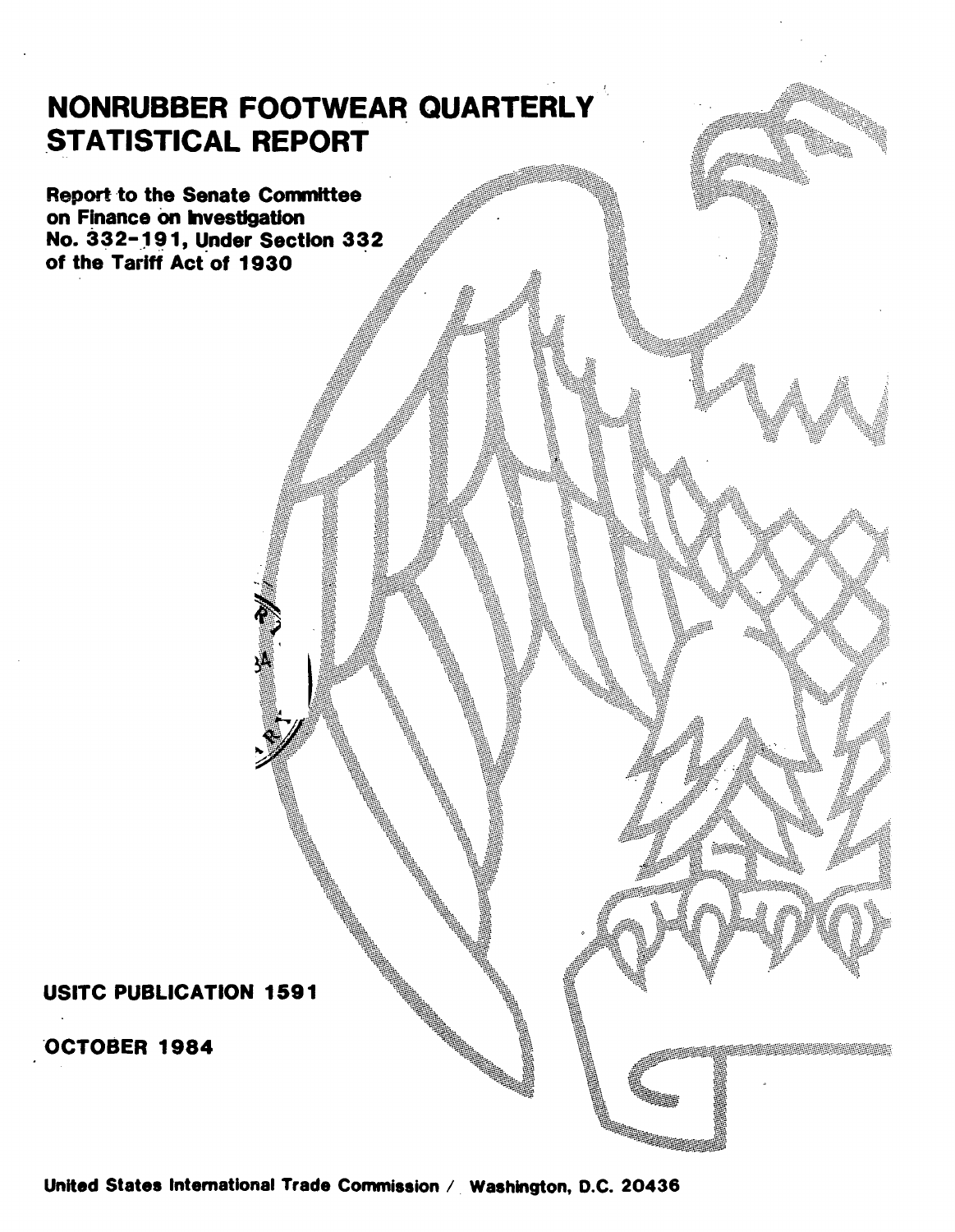## UNITED STATES INTERNATIONAL TRADE COMMISSION

## **COMMISSIONERS**

Paula Stem, Chairwoman

Susan W. Llebeler, Vice Chairman

Alfred E. Eckes

Seeley G. Lodwick

David B. Rohr

Kenneth R. Mason, Secretary to the Commission

This report was prepared principally by J. Gail Burns

Textiles, Leather Products, and Apparel Division

Office of Industries Norris A. Lynch, Director

Address all communications to Office of the Secretary United States International Trade Commission Washington, D.C. 2Q436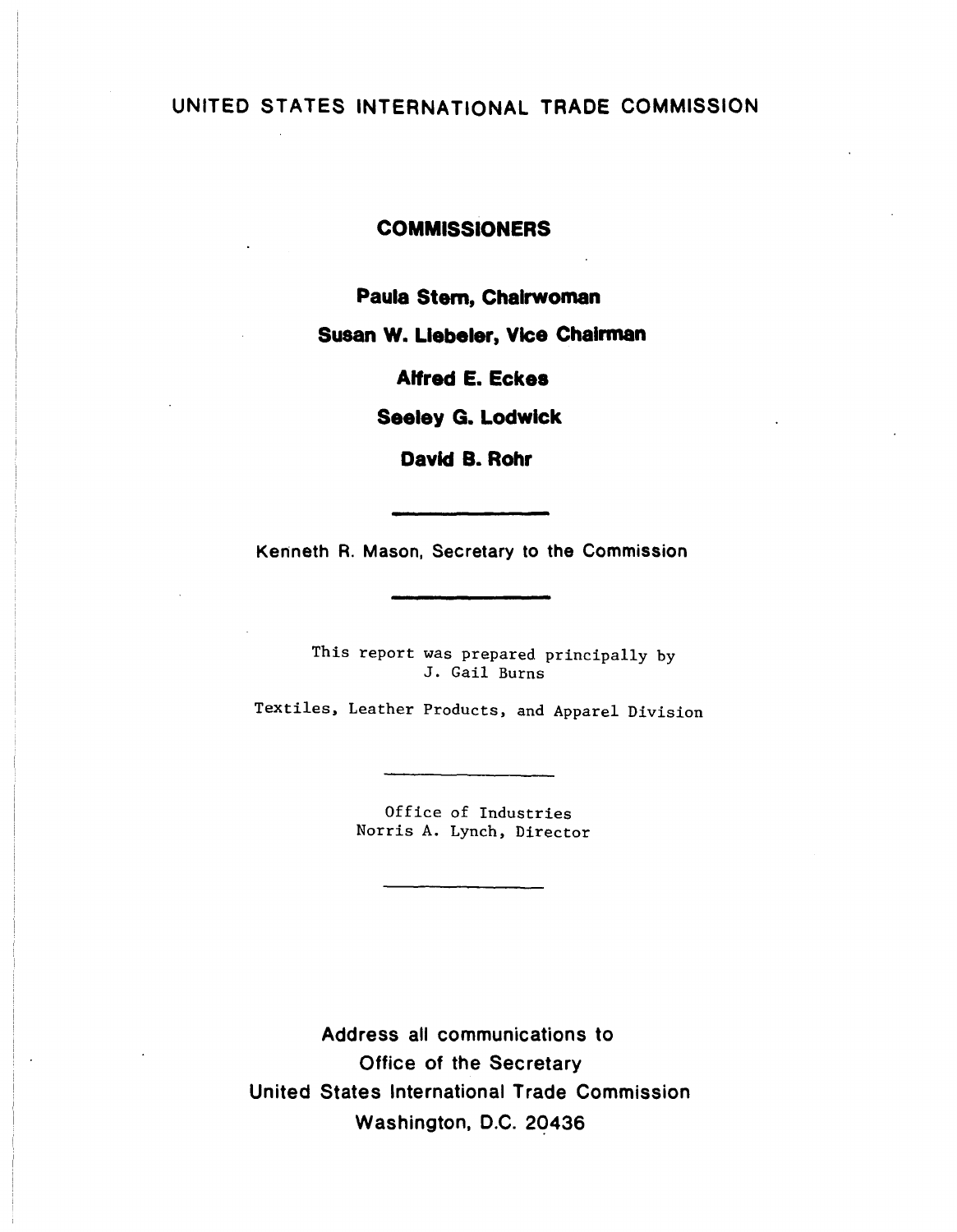### C 0 N T E N T S

Summary highlights of economic conditions in the nonrubber footwear industry in the second calendar quarter of  $1984$ ---------------------------- 1  $/$ 

### Statistical tables

| 1.     | Nonrubber footwear: Quantity of U.S. production, imports for<br>consumption, and apparent consumption, by months,                                                                                        |                          |
|--------|----------------------------------------------------------------------------------------------------------------------------------------------------------------------------------------------------------|--------------------------|
|        | January 1982-June 1984------------------------                                                                                                                                                           | 3                        |
| 2.     | Nonrubber footwear: Value of U.S. producers' shipments, imports<br>for consumption, and apparent consumption, by months, January<br>1982-June 1984-----------------------------                          | 4                        |
| 3.     | Nonrubber footwear: Average number of employees, total and                                                                                                                                               |                          |
|        | production workers, by months, January 1982-June 1984------------                                                                                                                                        | 5                        |
| 4.     | Nonrubber footwear: U.S. production, imports for consumption,<br>exports of domestic merchandise, apparent consumption, average<br>number of employees, total and production workers, and                | 6                        |
| 5.     | Unemployment rate for the leather and leather products industry<br>(SIC 31), Producer Price Index for footwear (BLS code 043),<br>and Consumer Price Index for footwear of leather and non-              |                          |
|        | leather, by months, January 1982-June 1984------------------------                                                                                                                                       | $\overline{\phantom{a}}$ |
| 6.     | Nonrubber footwear: Quantity of U.S. imports for consumption,<br>by principal sources, January-June of 1982-84, April-June of                                                                            |                          |
|        | ----                                                                                                                                                                                                     | 8                        |
| 7.     | Nonrubber footwear: Value of U.S. imports for consumption,<br>by principal sources, January-June of 1982-84, April-June of                                                                               |                          |
| 8.     | Nonrubber footwear: Average unit value of U.S. imports for<br>consumption, by principal sources, January-June of 1982-84,                                                                                |                          |
| 9.     | April-June of 1982-84, and 1982-83-------------------------------- 10<br>Nonrubber footwear: U.S. imports and percentage distribution<br>of shipments, by types and by price ranges (per pair), 1982-83. |                          |
|        |                                                                                                                                                                                                          |                          |
| 10.    | Certain rubber footwear: Quantity of U.S. imports for consumption,<br>by principal sources, January-June of 1982-84,<br>$--- - 13$<br>April-June of 1982-84, and 1982-83------------------------         |                          |
| 11.    | Certain rubber footwear: Value of U.S. imports for consumption.<br>by principal sources, January-June of 1982-84, April-June                                                                             |                          |
| 12.    | Certain rubber footwear: Average unit value of U.S. imports<br>for consumption, by principal sources, January-June of                                                                                    |                          |
|        | 1982-84, April-June of 1982-84, and 1982-83---------------------- 15                                                                                                                                     |                          |
| $-13.$ | Nonrubber footwear: Quantity of U.S. exports of domestic merchan-<br>dise, by principal markets, January-June of 1982-84, April-June                                                                     |                          |
|        |                                                                                                                                                                                                          |                          |
|        |                                                                                                                                                                                                          |                          |

 $\bar{\lambda}$ 

### Page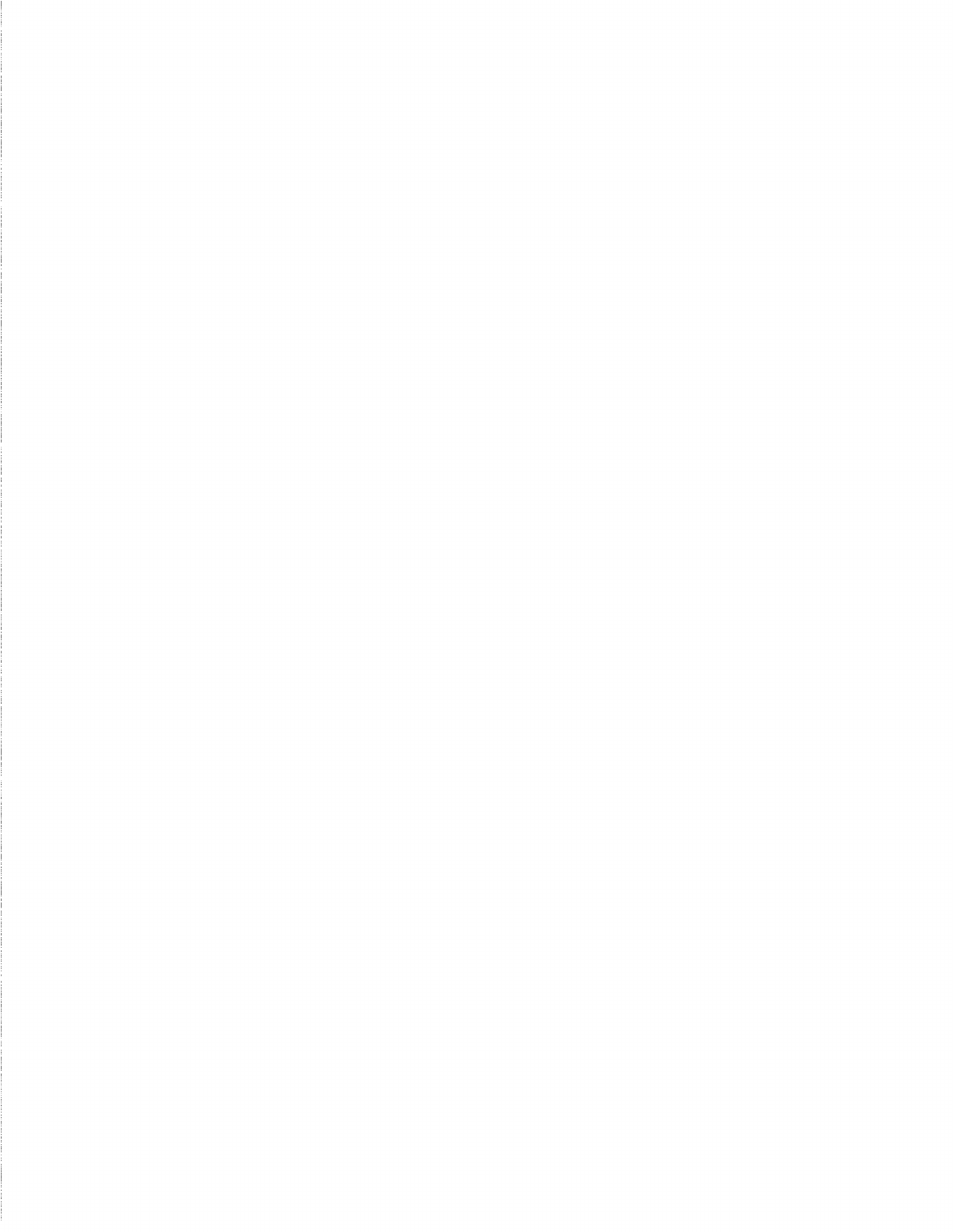Summary Highlights of Economic Conditions in the Nonrubber Footwear Industry in the Second Calendar Quarter of 1984 *11* 

U.S. production.--Preliminary data indicate that domestic production of nonrubber footwear amounted to 79.9 million pairs in April-June 1984, 6 percent less than that in the corresponding period of 1983 (table 1).

U.S. producers' shipments.--Preliminary data for the second quarter of 1984 show that producers' nonrubber footwear shipments amounted to \$1.0 billion, 4 percent less from that in the year-earlier period (table 2).

U.S. imports.--U.S. imports of nonrubber footwear totaled 186.8 million pairs in April-June 1984, a 36-percent increase over that in the corresponding period of 1983 (table 6). The value of U.S. imports in April-June 1984 reached \$1 billion, an increase of 30 percent from.the same period a year ago (table 7). Imports from Taiwan, the largest supplier, increased 43 percent during the period, from 56.2 million pairs (valued at \$221 million) to 80.4 million pairs (valued at \$317 mil}ion). Imports from Korea were up 14 percent, amounting to 31.7 million pairs (valued at \$200 million). Brazil showed a significant increase in shipments during the second quarter of this year, as shipments reached 24.4 million pairs (\$170 million), an 80-percent increase over the corresponding period of last year.

U.S. exports.--U.S. exports in April-June 1984 totaled 2,1 million pairs, representing an increase of 7 percent from those in April-June 1983 (table 13).

Apparent U.S. consumption.--Preliminary data indicate that apparent consumption of nonrubber footwear in April-June 1984 rose 20 percent in quantity and 11 percent in value from the levels in the corresponding period of 1983 to 264.6 million pairs, valued at slightly more than \$2.0 billion (tables 1 and 2).

Ratio of imports to consumption.--The quantity of imports of nonrubber footwear accounted for 71 percent of U.S. consumption in April-June 1984, compared with 62 percent in the corresponding period of 1983 (table 1). In terms of value, imports of nonrubber footwear made up 52 percent of the U.S. market in the second quarter of 1984, compared with 44 percent during the second quarter of 1983 (table 2).

Prices.--During the second quarter of 1984, the producer and consumer price indexes for footwear increased 1 percent over the same period a year ago (table 5).

 $\circ$ 

!I Information requested by the Committee on plant closures will be provided in the report covering the fourth calendar quarter of each year. The fourth quarter report for 1984 is due to the Committee by March 11, 1985.

 $\label{eq:2} \frac{1}{\sqrt{2}}\sum_{\substack{\alpha\in\mathbb{Z}^d\\ \alpha\in\mathbb{Z}^d}}\frac{1}{\alpha\left(\frac{\alpha}{\alpha}\right)^{\alpha}}\sum_{\substack{\alpha\in\mathbb{Z}^d\\ \alpha\in\mathbb{Z}^d}}\frac{1}{\alpha\left(\frac{\alpha}{\alpha}\right)^{\alpha}}\sum_{\substack{\alpha\in\mathbb{Z}^d\\ \alpha\in\mathbb{Z}^d}}\frac{1}{\alpha\left(\frac{\alpha}{\alpha}\right)^{\alpha}}\sum_{\substack{\alpha\in\mathbb{Z}^d\\ \alpha\in\mathbb{Z}^d}}\frac{1}{\alpha\left$ 

 $\mathbb{R}^2$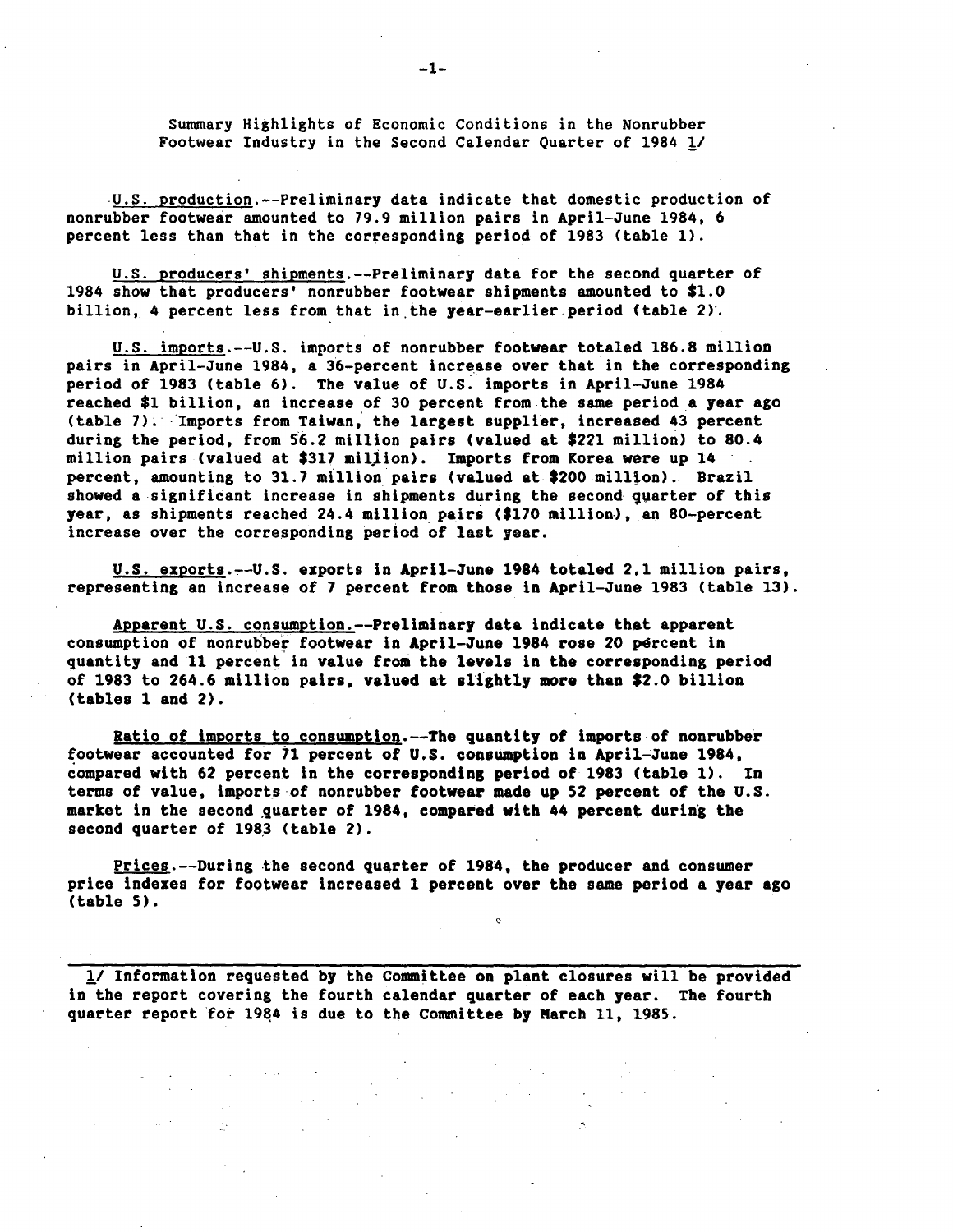The report of the second come. It for each a Employment and unemployment rate.--Data for the second quarter of 1984 show that employment amounted to 125,300 employees, 3 percent less than that in the corresponding period of 1983, and 9 percent less than that in the 1982 period (table 3). The unemployment rate in the leather and leather products industry for April-June 1984 was 14 percent, compared with 21 percent in the corresponding period of 1983 (table 5), 1/

Price range trend of U.S. imports.--Sizable increases occurred in total footwear imports valued under \$2.50 per pair and over \$5.00 per pair. Much of the lower priced imports were made up of women's and misses' plastic footwear while the more expensive shoes consisted largely of leather athletic and women's and misses' leather footwear (table 9):

计数据处理数据 化氟化物 经资产费用 计可变性 计二进制 经总额 Imports of certain rubber footwear. -- Imports of rubber footwear with fabric uppers and soles of rubbers or plastics, another major sector of the footwear industry, including sneakers, joggers, and certain casual shoes, and slippers, increased 12 percent in April-June 1984 over those in the yearearlier period to nearly \$30.1 million dozen valued at \$73.1 million (tables 10 and 11). Approximately 64 percent of the quantity and 78 percent of the value of these imports in the 1984 period came from Taiwan and Korea.

1/ Data on monthly unemployment rates are subject to considerable fluctuation because of the small sample used and, consequently, should be used with caution.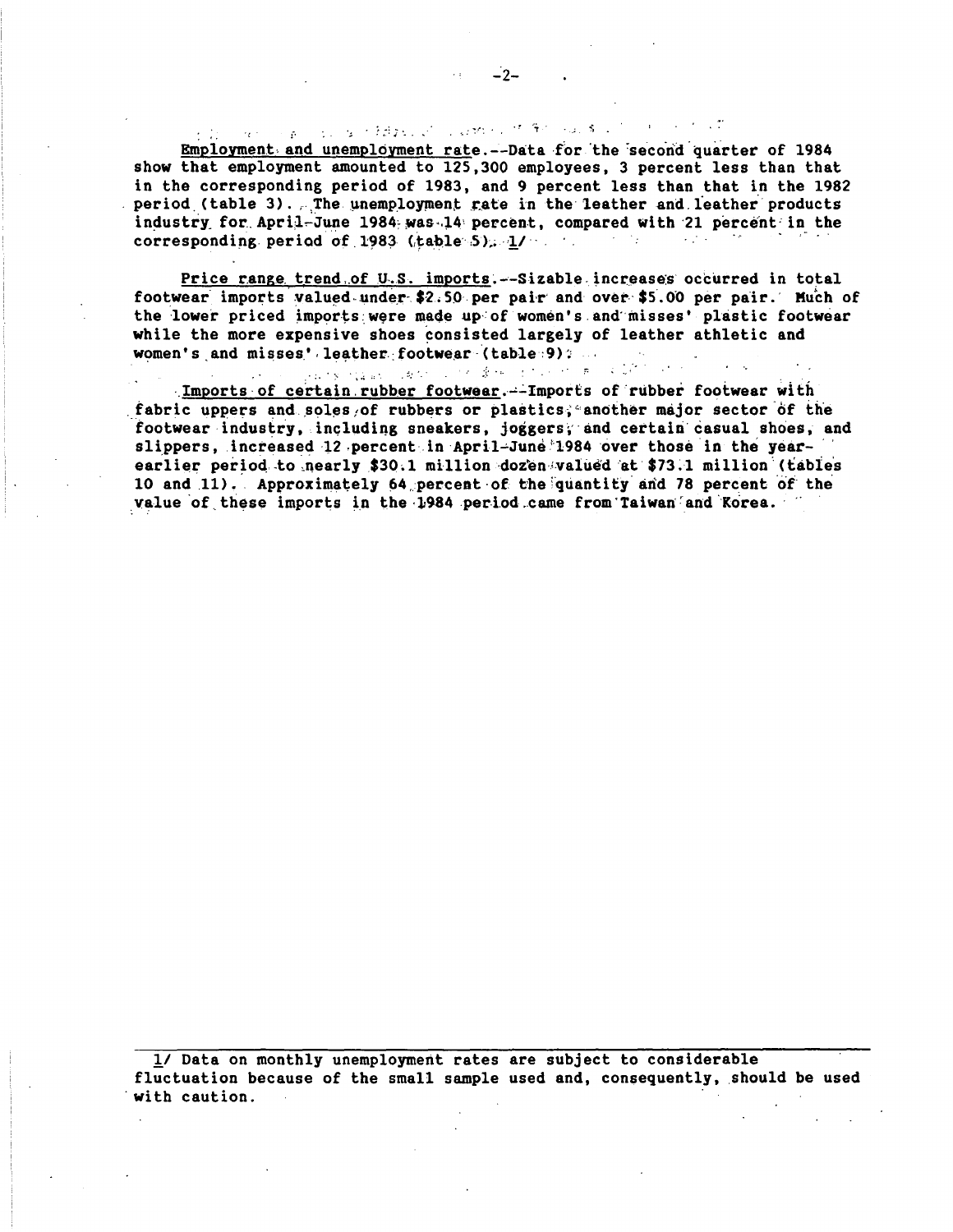Table 1.--Wonrubber footwear: .Quantity of U.S. production, imports for consumption, and apparent consumption, by months, January 1982-June 1984

|                           |       |                 | Production |                                                    |        | <b>Imports</b> |                |                                                           |         | Apparent consumption 1/ |                |                                                    |           | Ratio of imports<br>to consumption |          |
|---------------------------|-------|-----------------|------------|----------------------------------------------------|--------|----------------|----------------|-----------------------------------------------------------|---------|-------------------------|----------------|----------------------------------------------------|-----------|------------------------------------|----------|
| Month                     | 1982  | 1983            | : 198422   | Percent-<br>age<br>change.<br>1984<br>from<br>1983 | 1982   | 1983           | 1984           | <b>Percent-</b><br>age<br>change,<br>1984<br>from<br>1983 | 1982    | 1983                    | 1984           | Percent-<br>age<br>change,<br>1984<br>from<br>1983 | 1982:     | 1983:                              | 1984     |
|                           |       | -Million pairs- |            |                                                    |        | -Million pairs |                |                                                           |         | Million pairs           |                |                                                    |           | -Percent                           |          |
| January--------------     | 28.0: | 27.8            | 26.9:      | $-3:$                                              | 43.3:  | 49.2:          |                |                                                           | 70.7:   |                         |                |                                                    |           |                                    |          |
| $February-----$           | 28.8: | 31.7:           | 28.4:      | $-10:$                                             | 39.2:  | 52.3:          | 59.3:<br>64.9: | 21:<br>24:                                                | 67.3:   | 76.4:<br>83.5:          | 85.8:<br>92.8: | 12<br>11:                                          | 61<br>58: | 64<br>63 :                         | 69<br>70 |
| March----------------     | 32.8: | 31.5:           | 29.8:      | $-5$ :                                             | 47.3:  | 58.9:          | 68.9 :         | 17:                                                       | 79.3:   | 89.7:                   | 98.1:          | 9.                                                 | 60:       | 66 :                               |          |
| Total or average--:       | 89.6: | 91.0:           | 85.1:      | $-6:$                                              | 129.8: | 160.4:         | 193.1:         | 20:                                                       | 217.3:  | 249.6:                  | 276.7:         | 11:                                                | 60:       | 64:                                | 70<br>70 |
| April---------------;     | 28.6: | 27.0:           | 27.2:      | 1:                                                 | 33.5:  | 45.6:          | 70.3:          | 54 :                                                      | 61.2:   | 72.0:                   | 96.8:          | 34:                                                | 55:       | 63:                                | 73       |
| May---                    | 29.6: | 29.9:           | 27.9:      | $-7:$                                              | 43.5:  | 46.8:          | 58.8:          | 26:                                                       | 72.3:   | 76.1:                   | 86.0:          | 13:                                                | 60:       | 61:                                | 68       |
| June----------------:     | 29.5: | 28.5:           | 24.7:      | $-13:$                                             | 40.7:  | 44.8 :         | 57.8:          | 23:                                                       | 69.4:   | 72.6:                   | 81.8:          | 13:                                                | 59 :      | 62:                                | 71       |
| Total or average--:       | 87.7: | 85.4:           | 79.9:      | $-6:$                                              | 117.8: | 137.2:         | 186.8:         | 36:                                                       | 202.9:  | 220.7:                  | 264.6:         | 20:                                                | 58:       | 62:                                | 71       |
| 6-month total or          |       |                 |            |                                                    |        |                |                |                                                           |         |                         |                |                                                    |           |                                    |          |
| average---------: 177.2 : |       | 176.5:          | 165.1:     | $-6:$                                              | 247.6: | 297.6:         | 380.0:         | 28 :                                                      | 420.2 : | 470.3 :                 | 541.3:         | 15:                                                | 59:       | 63:                                | 70       |
| July-----------------:    | 24.8: | 22.5:           |            |                                                    | 37.6:  | 45.9:          |                |                                                           | 61.7:   | 67.8:                   |                |                                                    | 61:       | 68:                                |          |
| August---------------:    | 29.2: | 30.4 :          |            |                                                    | 51.5:  | 51.5:          |                |                                                           | 80.1:   | 81.2                    |                |                                                    | 64 :      | 63:                                |          |
| September-----------:     | 29.9: | 29.8:           |            |                                                    | 41.8   | 45.0 :         |                |                                                           | 71.0:   | 74.2:                   |                |                                                    | 59:       | 61:                                |          |
| Total or average--:       | 83.9: | 82.7:           |            |                                                    | 130.9: | 142.3:         |                |                                                           | 212.8:  | 223.2:                  |                |                                                    | 61:       | 64 :                               |          |
| 9-month total or          |       |                 |            |                                                    |        |                |                |                                                           |         |                         |                |                                                    |           |                                    |          |
| average---------: 261.2 : |       | 259.2:          |            |                                                    | 378.5: | 439.9 :        |                |                                                           | 633.1:  | 693.5:                  |                |                                                    | 60 :      | 63:                                |          |
| October-------------:     | 29.7: | 29.0:           |            |                                                    | 32.0:  | 51.9:          |                |                                                           | 60.9:   | 80.2:                   |                |                                                    | 52:       | 65:                                |          |
| November------------:     | 27.1: | 27.7:           |            |                                                    | 34.4:  | 47.5 :         |                |                                                           | 60.7:   | 74.6:                   |                |                                                    | 57        | 64 :                               |          |
| $December---------$       | 24.4  | 25.2:           |            |                                                    | 34.7   | 42.4;          |                |                                                           | 58.4    | 67.1:                   |                |                                                    | 59 :      | 63:                                |          |
| Total or average--:       | 81.2: | 81.9:           |            |                                                    | 101.1: | 141.8:         |                |                                                           | 180.0:  | 221.9:                  |                |                                                    | 56:       | 64 :                               |          |
| Grand total or            |       |                 |            |                                                    |        |                |                |                                                           |         |                         |                |                                                    |           |                                    |          |
| yearly average--:         | 342.4 | 341.1:          |            |                                                    | 479.6  | 581.8 :        |                |                                                           | 813.1:  | 915.5:                  |                |                                                    | 59        | 64                                 |          |

interferies in the state of the state of the state of the state of the state of the state of the state of the state of the state of the state of the state of the state of the state of the state of the state of the state of . percent of total production.

2/ Preliminary.

 $\mathcal{L}$ 

 $\bar{\alpha}$  $\mathbf{r}$ 

 $\sim 10^{11}$ 

Source: Compiled from official statistics of the U.S. Department of Commerce.

 $\sim$ 

Note.--Because of rounding, figures may not add to the totals shown.

U.S. International Trade Commission October 1984

 $\sim$ 

၂<br>၂<br>၂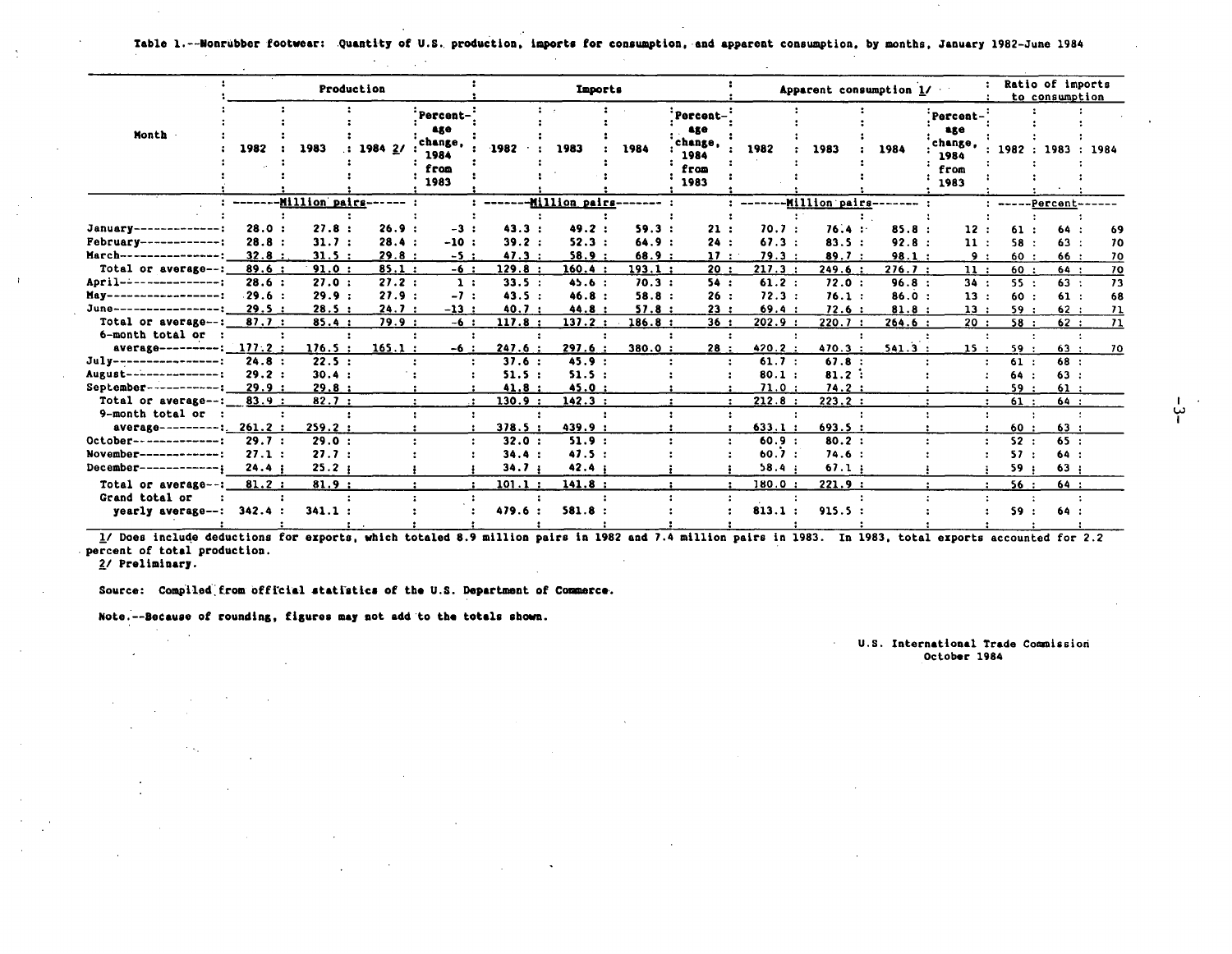|                        | Apparent consumption 1/            |                                                   | Ratio of imports<br>to consumption                                                                                                                             |
|------------------------|------------------------------------|---------------------------------------------------|----------------------------------------------------------------------------------------------------------------------------------------------------------------|
| Percent-<br>1982       | 1983<br>1984                       | Percent-<br>age<br>change<br>1984<br>from<br>1983 | '1982 : 1983 : 1984                                                                                                                                            |
|                        | -Million dollars                   |                                                   | -Percent                                                                                                                                                       |
|                        |                                    |                                                   |                                                                                                                                                                |
| 594.1:<br>14:          | 661.3:<br>$687.1$ :                | 43                                                | 52<br>47                                                                                                                                                       |
| 565.8<br>30:           | 672.6:<br>726.5:                   | 40:                                               | 52<br>43                                                                                                                                                       |
| 656.8<br>28:           | 685.2:<br>770.5:                   | 12:                                               | 53<br>42:<br>47:                                                                                                                                               |
| 24: 1.816.7: 2.019.1:  | 2.184.1:                           | 8:<br>41:                                         | 53<br>46 :                                                                                                                                                     |
| 501.7:<br>50:          | 556.7:<br>697.7:                   | 35:<br>36:                                        | 56<br>46 :                                                                                                                                                     |
| $-588.4:$<br>24:       | 620.5:<br>684.4 :                  | 39:<br>10:                                        | . 43 :<br>49                                                                                                                                                   |
| $633.0$ :<br>16:       | 648.9<br>642.8:                    | 41 :<br>$-1$ :                                    | 51<br>43                                                                                                                                                       |
| 30:1.723.1:1           | .826.1 : 2.024.9 :                 | 39:<br>11:                                        | 52<br>44:                                                                                                                                                      |
|                        |                                    |                                                   |                                                                                                                                                                |
|                        | 27 : 3,539.8 : 3,845.2 : 4,209.0 : | 40:<br>9:                                         | 45 :<br>52                                                                                                                                                     |
| 640.7 :                | 617.2:                             | 43:                                               | 51:                                                                                                                                                            |
| 799.9:                 | 771.7:                             | 48                                                | 48 :                                                                                                                                                           |
| 747.5:                 | 718.2:                             | 42:                                               | 46 :                                                                                                                                                           |
| : 2,188.1 : 2,107.1 :  |                                    | 44 :                                              | 48:                                                                                                                                                            |
|                        |                                    |                                                   |                                                                                                                                                                |
| 5.727.5 : 5.952.3 :    |                                    | 42 :                                              | 46:                                                                                                                                                            |
| $639:4:$ :             | 725.5:                             | 36:                                               | 46 :                                                                                                                                                           |
| 611.6:                 | $662.1$ :                          | 38:                                               | 45 :                                                                                                                                                           |
| 554.8:<br>$\cdot$ :    | 616.8:                             | 42:                                               | 44 :                                                                                                                                                           |
| ,805.8:2,004.4:<br>- 1 |                                    | 38:                                               | 45:                                                                                                                                                            |
|                        |                                    |                                                   |                                                                                                                                                                |
|                        |                                    |                                                   | 46 :                                                                                                                                                           |
|                        |                                    |                                                   |                                                                                                                                                                |
|                        |                                    | : 7.532.9 : 7.956.5 :                             | 41:<br>1/ Does include deductions for exports, which totaled \$101 million in 1982 and \$90 million in 1983. In 1983, total exports accounted for 2 percent of |

## Table 2.-~Nonrubber footwear: Value of U.S. producers' shipments, imports for consumption, and apparent consumption, by months, January 1982-June 1984  $\frac{1}{2}$

producers' shipments. . As a set of  $\mathcal{A}$  . In the  $\mathcal{A}$  $\Delta\sim 10^4$  $\rightarrow 2$ £1 'p~eliminary. . • ·J

 $\sim$ 

~/ Le's s than 0. 5 percent. ... ...., ~· ,•i'.

Source: Compiled from official statistics of the U.S; Department of Commerce.  $\sim$ 

... Note.--Because of rounding, figures may not,adl:l to' the ~otals.shown~ . . . . ......... : .::.::;.- ·,"J

·, U.S. International Trade Commission

...... October -1984 *:···* ; . .\_

 $-4-$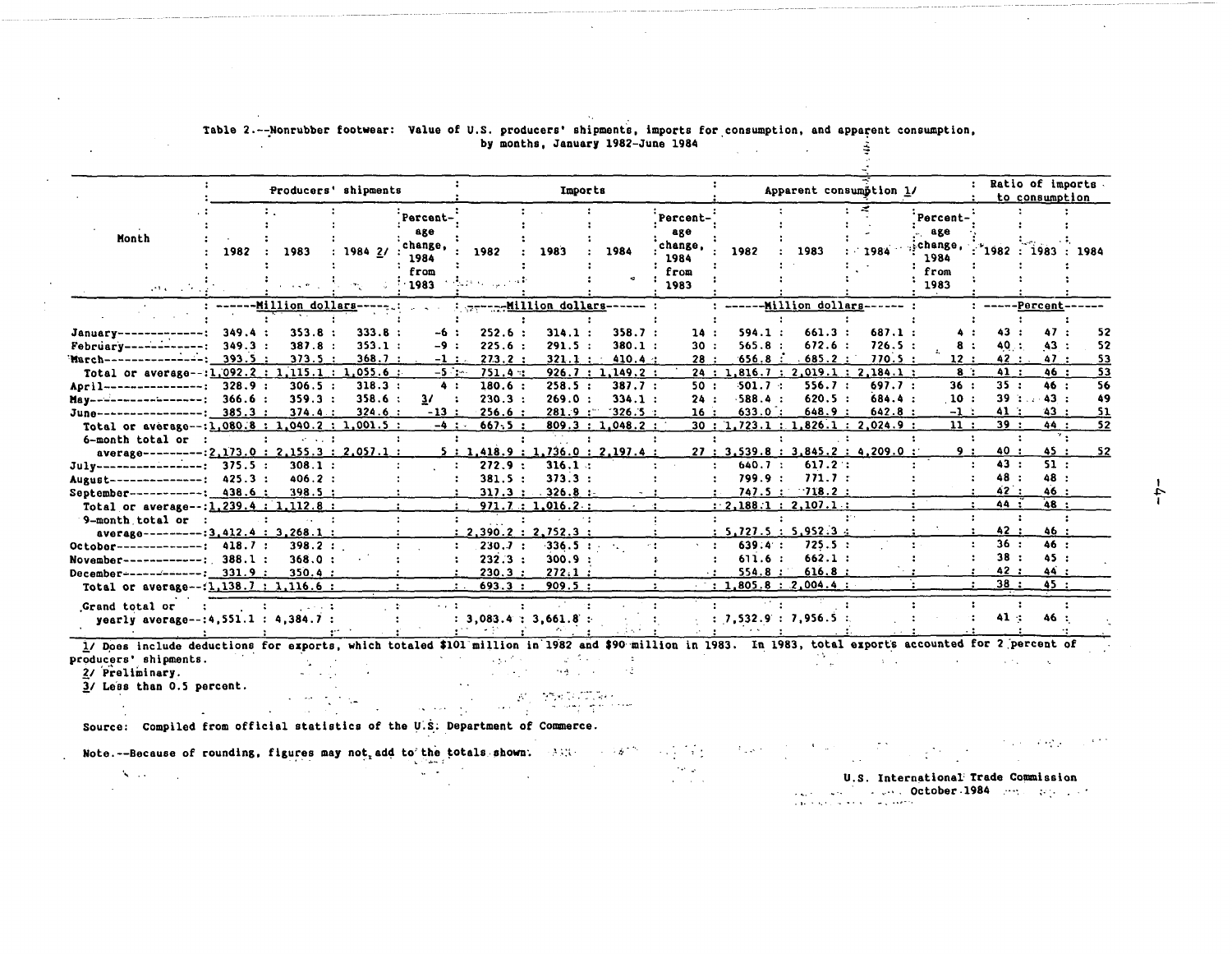|                              |        | All employees |        |                                                    |        | Production workers |           |                                                    |
|------------------------------|--------|---------------|--------|----------------------------------------------------|--------|--------------------|-----------|----------------------------------------------------|
| Month                        | 1982   | 1983          | 1984   | Percent-<br>age<br>change,<br>1984<br>from<br>1983 | 1982   | 1983               | 1984      | Percent-<br>age<br>change,<br>1984<br>from<br>1983 |
|                              |        | Thousands     |        |                                                    |        | <b>Thousands</b>   |           |                                                    |
|                              |        |               |        |                                                    |        |                    |           |                                                    |
| January<br>. <u>.</u>        | 140.7: | 128.4:        | 125.8: | $-2:$                                              | 120.1: | 108.7              | 107.2:    | $-1$                                               |
| February------------------   | 136.5: | 127.5:        | 125.1: | $-2:$                                              | 116.1: | $108.3$ :          | $106.5$ : | $-2$                                               |
| March--------------------    | 136.9: | 126.9:        | 124.2: | $-2:$                                              | 116.9: | 107.7:             | 105.6:    | $-2$                                               |
| Average----------------:     | 138.0: | 127.6:        | 125.0: | $-2:$                                              | 117.7: | 108.2:             | 106.4:    | $-2$                                               |
| April---------------------:  | 137.7: | 127.4:        | 124.7: | $-2:$                                              | 117.8: | 107.8:             | $106.3$ : | $-1$                                               |
| May------------------------  | 136.6: | 129.0:        | 125.4: | $-3:$                                              | 116.6: | 110.0:             | 106.8:    | $-3$                                               |
| June-----------------------  | 140.0: | 130.2 :       | 125.7: | $-3:$                                              | 119.3: | 110.8:             | 107.1:    | <u>_3</u>                                          |
| $Average---------------:$    | 138.1: | 128.9:        | 125.3: | $-3:$                                              | 117.9: | 109.5 :            | 106.7:    | $-3$                                               |
| 6-month average-------:      | 138.1: | 128.2:        | 125.2: | $-2:$                                              | 117.8: | 108.9:             | 106.6:    | $-2$                                               |
| July------------------------ | 126.3: | 118.5:        | 116.4: | $-2:$                                              | 107.4: | 100.5:             | 99.2:     |                                                    |
| August--------------------:  | 136.6: | 129.5:        |        |                                                    | 116.8: | 111.0:             |           |                                                    |
| September----------------:   | 135.3: | 129.2:        |        |                                                    | 115.5: | 110.6:             |           |                                                    |
| Average---------------:      | 132.7: | 125.7:        |        |                                                    | 113.2: | 107.4:             |           |                                                    |
| October -------------------  | 133.4: | 128.3:        |        |                                                    | 113.2: | 109.8:             |           |                                                    |
| November------------------:  | 133.2: | 128.5:        |        |                                                    | 113.4: | 110.2:             |           |                                                    |
| December------------------:  | 128.2: | 125.7:        |        |                                                    | 108.2: | 107.0:             |           |                                                    |
| Average---------------:      | 131.6: | 127.5:        |        | ÷                                                  | 111.6: | 109.0:             |           |                                                    |
| 6-month average------:       | 132.2: | 126.6:        |        |                                                    | 112.4: | 108.2:             |           |                                                    |
| Yearly average--------:      | 135.1: | 127.4:        |        |                                                    | 115.1: | 108.5:             |           |                                                    |
|                              |        |               |        |                                                    |        |                    |           |                                                    |

table 3.--Nonrubber footwear: Average number of employees, total and production workers, by months, January 1982-June 1984

Source: Compiled from official statistics of the Bureau of Labor Statistics, U.S. Department of Labor.

 $\mathcal{L}^{\mathcal{L}}$ 

·.l

 $\sim 10^{-11}$ 

u.s. International Trade Commission October 1984

I \JI I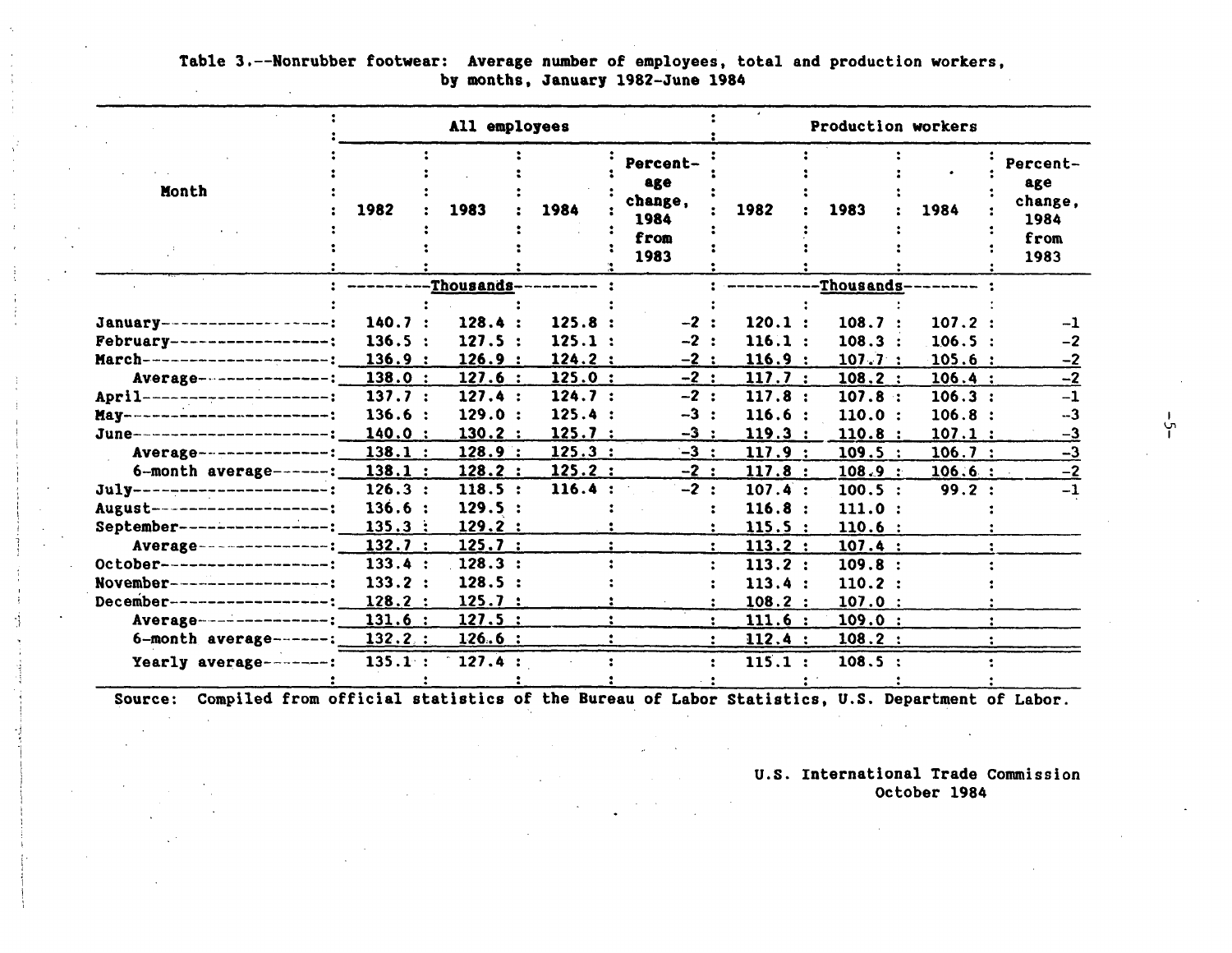Table 4.--Nonrubber footwear: U.S. production, imports for consumption, exports of domestic merchandise, apparent consumption, average number of employees, total and production workers, and unemployment rate, 1970-83 **Carl Contractor** 

|                                   |            |                 |                | Apparent      | Ratio of                                  |                           | Average number of<br>employees | Unemployment |
|-----------------------------------|------------|-----------------|----------------|---------------|-------------------------------------------|---------------------------|--------------------------------|--------------|
| Year                              | Production | Imports         | <b>Exports</b> | : consumption | imports to                                | All.                      | : Production                   | rate 1/      |
|                                   |            |                 |                |               | consumption                               | persons                   | workers                        |              |
|                                   |            | -Million pairs- |                |               | Percent                                   |                           | -----Thousands-------- :       | Percent      |
|                                   |            |                 |                |               |                                           |                           |                                |              |
| 1970----------------------------- | 562.3 :    | 241.7:          | 2.2:           | 801.8:        | 30:                                       | 213.6:                    | 185.5:                         | 6.9          |
|                                   | 535.8:     | 268.6:          | 2.1:           | 802.3:        | 33:                                       | 200.6:                    | 173.6:                         | 8.0          |
|                                   | 526.7:     | 296.7:          | 2.3:           | 821.1:        | 36:                                       | 193.3:                    | 168.3:                         | 7.2          |
|                                   | 490.0:     | 307.5:          | 3.6:           | 793.9. :      | 39 :<br><b>Service</b>                    | 182.9:                    | 158.5:                         | 6.1          |
|                                   | 453.0:     | 266.4:          | 4.0:           | 715.4:        | 37:                                       | 172.4:                    | 148.9:                         | 7.5          |
|                                   | 413.1:     | 286.4:          | 4.6:           | 694.9:        |                                           | 157.7:<br>41:             | 136.4:                         | 12.9         |
|                                   | 422.5:     | 370.0 :         | 6.0:           | 786.5 :       | 47 :<br>$\mathcal{N} \subset \mathcal{N}$ | 164.2:                    | 143.7:                         | 10.5         |
|                                   | 418.4:     | 368:1:          | 5.4:           | 781.1:        | 47 :                                      | 156.9:                    | 136.5:                         | 11.0         |
|                                   | 418.9:     | 373.5:          | 6.9:           | 785.5:        | 48 :                                      | 158.4:                    | 138.1:                         | 8.8          |
|                                   | 398.9:     | 404.6 :         | 9.3:           | 794.2 :       | 51 :                                      | 148.9:                    | 128.0 :                        | 8.0          |
|                                   | $386.3$ :  | 365.7 ::        | 13.0:          | 739.0         | 49 :                                      | 143.6:                    | 122.9:                         | 7.7          |
|                                   | 372.0:     | 375.6:          | 11.2:          | 736.4:        |                                           | $51$ : $\ldots$<br>146.4: | 125.9:                         | 12.5         |
|                                   | 342.4:     | 479.6:          | 8.9:           | 813.1:        | 59.                                       | 135.1:                    | 115.1:                         | 16.8         |
|                                   |            |                 | 7.4:           | 915.5:        | 64:                                       | 127.4:                    | 108.5:                         | 17.8         |
| 1983-----------------------       | 341.1:     | 581.8:          |                |               |                                           |                           |                                |              |

 $\frac{1}{2}$  For the leather and leather products industry (SIC 31). Approximately two-thirds of the workers in the leather and leather products industry are nonrubber footwear workers, for whom separate data are not available.

> $\mathcal{L}_{\rm{max}}$  $\sim$

 $\mathcal{L}$ 

 $\sim$   $\sim$ 

 $\mathcal{A}=\mathcal{A}_{\mathcal{A}}$  ,  $\mathcal{A}_{\mathcal{A}}$ 

**Carl Corp.** 

 $\sim$ 

Source: Compiled from official statistics of the U.S. Department of Commerce and the Bureau of Labor Statistics.

 $\sim \sqrt{10}$ 

 $\lambda$ 

 $\bullet$  $\mathbb{Z}_2$ 

 $\cdot$ 

U.S. International Trade Commission October 1984

 $\sim 10^{-4}$ 

 $\frac{1}{9}$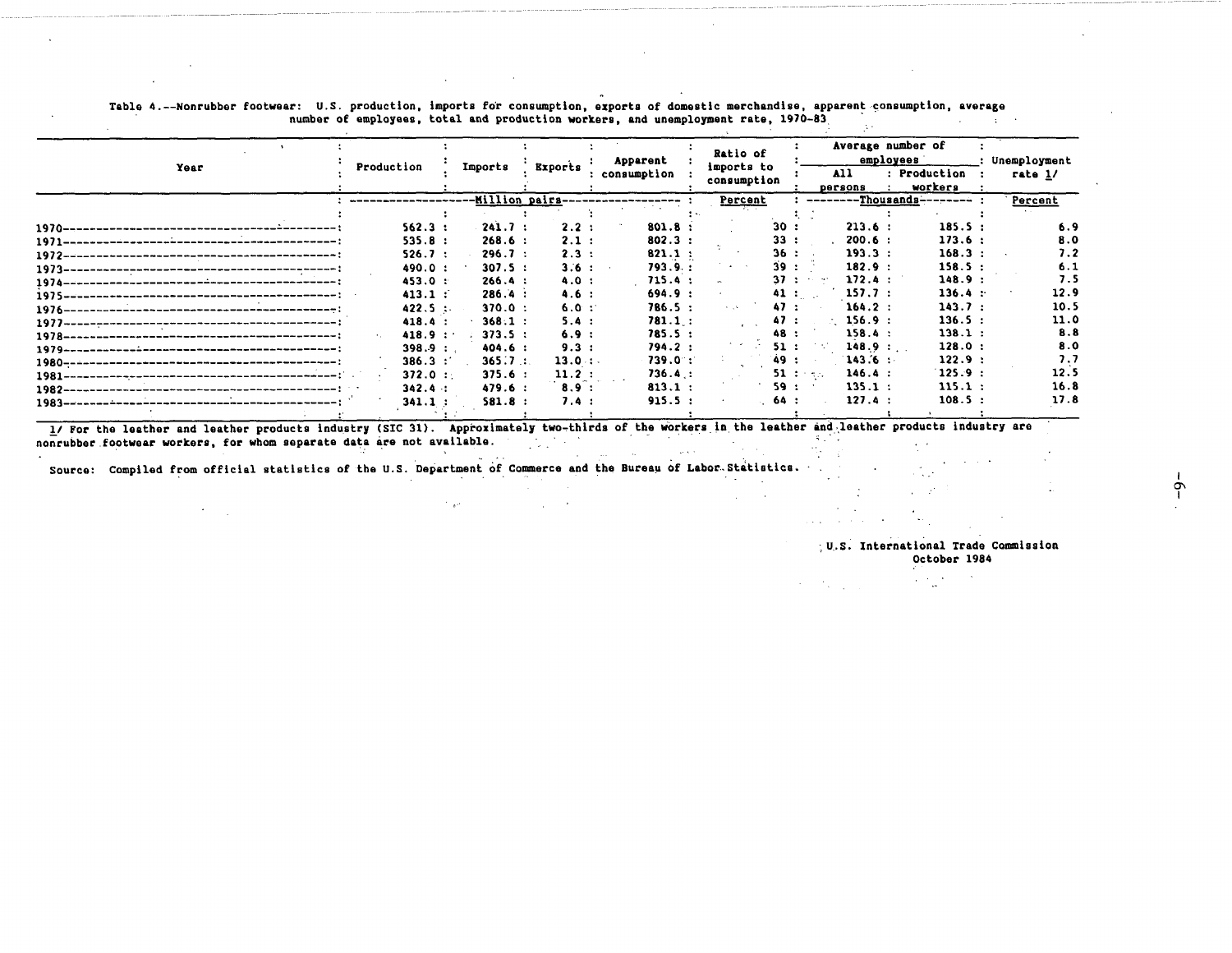|  |                |  |  |  |  | Table 5.--Unemployment rate for the leather and leather products industry (SIC 31), 1/ Producer Price Index for |  |  |  |  |  |
|--|----------------|--|--|--|--|-----------------------------------------------------------------------------------------------------------------|--|--|--|--|--|
|  |                |  |  |  |  | footwear (BLS code 043), and Consumer Price Index for footwear of leather and non-leather, by months, Janaury   |  |  |  |  |  |
|  | 1982-June 1984 |  |  |  |  |                                                                                                                 |  |  |  |  |  |

| Month                        |       | Unemployment<br>rate 2/ |              |           | Producer Price Index<br>$(1967=100.0)$ 3/ |         |         | Consumer Price Index<br>$(1967=100.0)$ 3/ |       |
|------------------------------|-------|-------------------------|--------------|-----------|-------------------------------------------|---------|---------|-------------------------------------------|-------|
|                              | 1982  | 1983                    | 1984         | 1982      | 1983                                      | 1984    | 1982    | 1983                                      | 1984  |
|                              |       | Percent-                |              |           |                                           |         |         |                                           |       |
|                              |       |                         |              |           |                                           |         |         |                                           |       |
| January----------------:     | 13.0: | $20.3$ :                | 12.8:        | 238.9:    | 251.5:                                    | 250.9:  | 202.8:  | 204.8:                                    | 206.7 |
| $February---------------$    | 18.0: | 22.3:                   | 18.5:        | 238.6:    | 247.7:                                    | 252.5:  | 202.8:  | 205.6:                                    | 206.4 |
| $March$ -------------------- | 20.9: | 16.3:                   | 13.7:        | 239.8:    | 248.1:                                    | 253.5:  | 204.9:  | 206.6:                                    | 207.7 |
| Average-----------:          | 17.3: | 19.6:                   | 15.0:        | 239.1:    | 249.1:                                    | 252.3:  | 203.5:  | 205.7:                                    | 206.9 |
| April------------------      | 15.5: | 21.3:                   | 18.4:        | 244.8     | 250.0:                                    | 251.6:  | 205.6:  | 207.5:                                    | 208.9 |
| Hay---------------------     | 15.9: | 22.1:                   | 10.4:        | 244.5:    | 248.7:                                    | 251.8:  | 206.5:  | $208.0$ :                                 | 210.2 |
| June-------------------:     | 13.3: | 19.7:                   | 13.3 :       | 244.2:    | 249.9:                                    | 250.3 : | 206.6:  | 206.8:                                    | 209.6 |
| Average------------:         | 14.9: | 21.0:                   | 14.0:        | 244.5:    | 249.5:                                    | 251.2:  | 206.2 : | 207.4:                                    | 209.6 |
| 6-month average---:          | 16.1: | 20.3:                   | 14.5:        | 241.8:    | 249.3:                                    | 251.8:  | 204.9:  | 206.6:                                    | 208.3 |
| July-------------------:     | 13.0: | 19.1:                   | $\mathbf{r}$ | $247.3$ : | 249.9:                                    |         | 206.4:  | 203.8:                                    |       |
| August------------------     | 18.0: | 20.8:                   |              | 247.7:    | 250.9:                                    |         | 204.4:  | 205.7:                                    |       |
| September-------------:      | 16.3: | 16.6:                   |              | 248.3 :   | 251.6:                                    |         | 206.2:  | 208.0:                                    |       |
| Average-----------:          | 15.8: | 18.8:                   |              | 247.8:    | 250.8:                                    |         | 205.7:  | 205.8:                                    |       |
| $October----------:$         | 16.7: | 11.6:                   |              | 249.0 :   | 251.3 :                                   |         | 206.8:  | 208.6:                                    |       |
| $November-----------$        | 19.9: | 12.8:                   |              | 249.1:    | 251.3:                                    |         | 206.9:  | 209.1:                                    |       |
| $December------------$       | 21.7: | 10.0:                   |              | 247.7:    | 250.3 :                                   |         | 205.9:  | 207.9:                                    |       |
| Average-----------:          | 19.4: | 11.5:                   | $\mathbf{r}$ | 248.6:    | 251.0:                                    |         | 206.5:  | 208.5:                                    |       |
| 6-month average---:          | 17.6: | 15.2:                   |              | 248.2:    | 250.9:                                    |         | 206.1:  | $207.2$ :                                 |       |
| Yearly average----:          | 16.8: | 17.8:                   |              | 245.0:    | 250.1:                                    |         | 205.5:  | 206.9:                                    |       |
|                              |       |                         |              |           |                                           |         |         |                                           |       |

1/ Approximately two-thirds of the workers in the leather and leather products industry are nonrubber footwear workers, for whom separate data are not available.

2/ Monthly unemployment rate data are subject to considerable fluctuation because the sample is extremely small; they should be used with caution.

3/ Data unadjusted for seasonal variations.

Source: Compiled from official statistics of the Bureau of Labor Statistics, U.S. Department of Labor.

U.S. International Trade Commission October 1984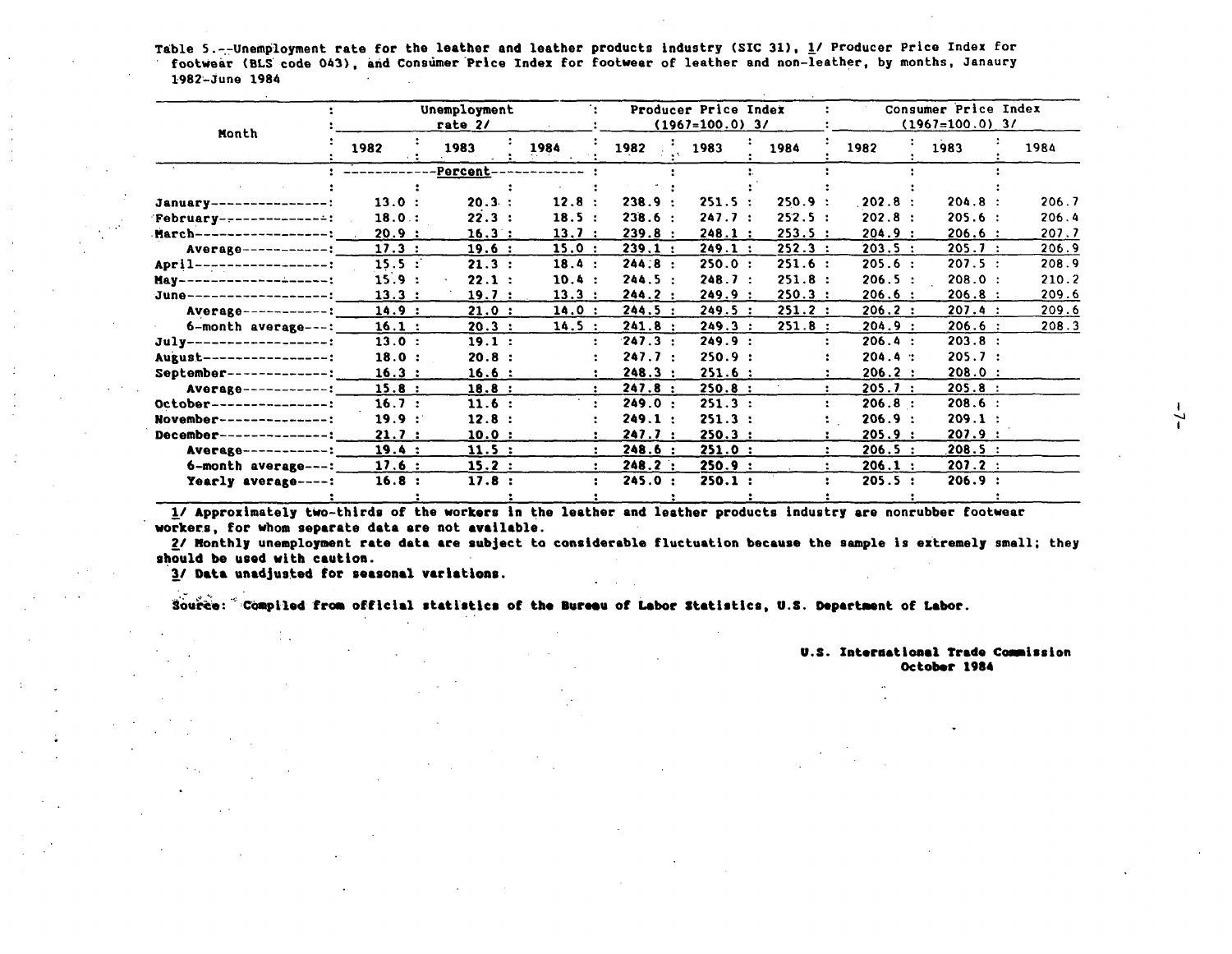|                                                                                                                         |        | January-June--         |                                    | Perce- :<br>ntage                                                  |                  | April-June--                                                  |                            | : Perce-<br>: ntage∹ :                                                                               |                                                                   |                               |                                               |
|-------------------------------------------------------------------------------------------------------------------------|--------|------------------------|------------------------------------|--------------------------------------------------------------------|------------------|---------------------------------------------------------------|----------------------------|------------------------------------------------------------------------------------------------------|-------------------------------------------------------------------|-------------------------------|-----------------------------------------------|
| Source                                                                                                                  | 1982   | 1983                   | 1984                               | :change,<br>Jan.-<br>June<br>1984<br>from<br>Jan.-<br>June<br>1983 | 1982             | 1983                                                          | 1984                       | : change点:<br>: Aprilन:<br>June ÷∶<br>1984 그<br>from 7<br><sup>2</sup> : ∘April"?<br>June ::<br>1983 | 1982<br>- 21<br>内脏 胸珊瑚 不离客户<br>$\mathcal{O}(\mathcal{O}(\log n))$ | 1983<br>all see complete from | Perce-<br>: ntage<br>:change,<br>1983<br>1982 |
|                                                                                                                         |        |                        | l,000 <u>pairs it</u> titud all    |                                                                    |                  |                                                               |                            |                                                                                                      |                                                                   | $-1,000$ pairs $-1$ :         |                                               |
| Marina di                                                                                                               | 文式の様   |                        |                                    |                                                                    |                  |                                                               |                            |                                                                                                      |                                                                   |                               |                                               |
| Total, all countries-------                                                                                             |        |                        | : 247, 583 : 297, 614 : 380, 014 : |                                                                    |                  | 28:117,773:137,201:186,842:                                   |                            | 36.                                                                                                  | :479.626:581.837:                                                 |                               | 21                                            |
| Taiwan-------------------------- 92.412 -123,540 -134,707 :<br>Republic of Korea------------ 38,365.: 56,142 : 63,876 : |        |                        |                                    | 31.                                                                | 45.520           | 56,187                                                        | : 80.454:                  | 43.                                                                                                  | : 183,202 :243,430 :                                              |                               | 33                                            |
| Brazil-------------------------                                                                                         |        |                        |                                    |                                                                    |                  | 14 : 21,315 : 27,814 : 31,721 :                               |                            |                                                                                                      | $1.4 \div 90,606.418,856.4$                                       |                               | - 31                                          |
|                                                                                                                         |        |                        |                                    |                                                                    |                  | $19.680$ : 29,310 ; 51,241 : - 75 : 7,640 : 13,593 : 24,443 : |                            | 80.                                                                                                  | $\therefore$ 41,114 $\therefore$ 64,391 $\therefore$              |                               | 57                                            |
|                                                                                                                         |        |                        | 36,692 :                           |                                                                    |                  | $-1$ : 14,597: 14,523                                         | : 15,488:                  |                                                                                                      | : 57,430 : 56,355 :                                               |                               |                                               |
| $Spin1n$ ---------------                                                                                                |        | 10,872:12,488          | : 17,581 : 1                       | 41 :                                                               | $5,104$ :        |                                                               | $.6,223$ : $.78,115,33$    |                                                                                                      | $30 : 22.229 - 23.706$                                            |                               |                                               |
| Hong Kong--------                                                                                                       |        | 14,790:9,031:14,721    |                                    | - 24                                                               | 63 : 6,977 :     | <b>4.071</b>                                                  | $-7,786$<br>$\ddot{\cdot}$ |                                                                                                      | 91:24,536:18,186                                                  |                               | -26                                           |
| Peoples Republic of China------                                                                                         | 3.597  | -3.932                 | 7.003                              | 78.                                                                | 1.613            | 1,990                                                         | 4,055:<br>- 1              | 104                                                                                                  | .6.164                                                            | 7., 167 :                     |                                               |
| Philippines-----                                                                                                        | 7.741  | 5,384                  | 5.496                              | z                                                                  | 3,541            | 2,174                                                         | 3,350 :                    |                                                                                                      | 54 3 10,144 7,632                                                 |                               | -25                                           |
| Mexico----------------------                                                                                            | 2.362  | 2:581                  | 3.545                              | - 37<br>$\ddot{\cdot}$                                             | 1,286            | 1,258<br>-:                                                   | 2.150                      | 7 E S                                                                                                | 5,608                                                             | 4,224                         | -25                                           |
| Thailand------------------                                                                                              | 5.319  | 3,883                  | 3.659                              | -6                                                                 | 2,337 :          | 2, 148                                                        | 1,791                      | - 17-                                                                                                | .6,315                                                            | 5;142<br>34                   | - 19                                          |
| France--<br>بالمحافظات                                                                                                  | 1,985  | 2,426                  | 2,590                              |                                                                    | 1,077            | 1,231                                                         | $1,294$ :                  | -- 5-                                                                                                | 3.74,232                                                          | 4.254                         |                                               |
| Japan-                                                                                                                  | 2,776  | $\ddots$ 1,850         | 2,052                              | 11:                                                                | 1,340            | 1,000:                                                        | 1,156:                     | 16                                                                                                   | 4,632                                                             | 3,649                         | $-21$                                         |
| Canada------------------                                                                                                | 663    | 805                    | 1,167:                             | 45                                                                 | 423.             | 5.18                                                          | 680:                       | 31.                                                                                                  | 2,413                                                             | 2,357. :                      |                                               |
| Yugoslavia------------                                                                                                  | 677    | 985 :<br>. .           | $1,030$ :                          | 5.                                                                 | 313              | 537:                                                          | 612                        | $\cdot$ :                                                                                            | $14.3 - 11.954$                                                   | 2,583                         |                                               |
| Romania----                                                                                                             | .951   | .475 :                 | :626 :                             | $-58:$                                                             | .1.171.          | 827:                                                          | -321                       | $-61$<br>$\cdot$ :                                                                                   | 4,449                                                             | 3.606<br>.                    | - 19                                          |
| India-                                                                                                                  | 972    | 922:                   | 749 :                              | -19 :                                                              | 422              | 361:                                                          | 3.11 L                     | $-14^{-}$                                                                                            | 1,228                                                             | 1,098                         | -11                                           |
| West Germany-------------------                                                                                         | 386    | 565.                   | $-613$ :                           | 9:                                                                 | 208 ÷            | 308.                                                          | 311:                       | $\sim$ 1                                                                                             | 800                                                               | 1,078 :                       |                                               |
| <u> Portugal----------------------:</u>                                                                                 | 127    | 232:<br>- 1            | 534:                               | 130 :                                                              | 49:              | 120:                                                          | 300:                       | 150 <sup>°</sup>                                                                                     | 310                                                               | 622 ∶                         | 101                                           |
| United Kingdom----------------                                                                                          | 319    | 325:                   | 433:                               | 33:                                                                | 143:             | 147:                                                          | 265:                       | 80.                                                                                                  | 668<br><b>SALE</b><br>$\mathbf{r}$                                | * 733<br><b>ALC</b>           |                                               |
| Haiti                                                                                                                   | 630    | 640:                   | 463:                               | -28 :                                                              | 359.             | 272<br>- 2                                                    | 246<br>-11                 | -9                                                                                                   | $-1,724$                                                          | 1;529                         | -11                                           |
| Czechoslovakia----------------                                                                                          | 515    | 517 :                  | 505:                               | $-2$ :                                                             | 244 :            | 245:                                                          | 236:                       | --41                                                                                                 | 906<br>$\ddot{\phantom{a}}$                                       | 1.076                         | - 19                                          |
| Colombia-----------------------                                                                                         | 308    | 114:<br>. .            | $-410:$                            | 25.9:                                                              | 78.              | - 65<br>31:                                                   | 233 :                      | 641                                                                                                  | 375                                                               | 212                           | $-43$                                         |
| Greece------------------------                                                                                          | 1,237: | 689 :                  | 462:                               | -33 :                                                              | $328.$ :         | 262:                                                          | $18^{\circ}1$ :            | -31                                                                                                  | $-1,530$                                                          | ·952                          | -38                                           |
| Poland-------------------                                                                                               | 518    | 412:<br>- 1            | 267:                               | -35 :                                                              | 460 <sup>:</sup> | 157:                                                          | 166:                       | $6 - 5$                                                                                              | 960                                                               | 566؛                          | $-31$                                         |
| Dominican Republic------------                                                                                          | 53.    | .37:<br>$\ddot{\cdot}$ | 267:                               | 625:                                                               | 27 :             | 19:                                                           | 142 :                      | 630:                                                                                                 | 98                                                                | 82.<br>$\ddotsc$              | - 16                                          |
| Hungary--------------------                                                                                             | 447.   | 559:<br>- :            | 374:                               | $-33$ :                                                            | $17.9$ :         | $250$ $\cdot$                                                 | 122:                       |                                                                                                      | $-51:1:1,263:1$                                                   | $-1,236$                      |                                               |
| Switzerland----------------                                                                                             | 189    | 178:                   | 213:                               | $-20$ :                                                            | 78 :             | 81:                                                           | 109.                       | $34 \cdot$ :                                                                                         | 378                                                               | 329                           | $-13$                                         |
| Austria-------------------                                                                                              | 343    | 42 :                   | 175:                               | 321:                                                               | $37 - 1$         | 28 ÷ ∵ °                                                      | 109:                       |                                                                                                      | 290:1,040                                                         | 148 :<br>$\ddotsc$            | -86                                           |
| Uruguay-------------------                                                                                              | 104    | $-69$ :                | .165:                              | 138:                                                               | 73.              | 56 :                                                          | 99 :                       | 76 - F                                                                                               | 227<br>-7                                                         | 250:<br><b>CONTRACTOR</b>     | 10 <sup>1</sup>                               |
| Costa Rica---------------                                                                                               | 82     | 219:                   | 129:                               | $-41$ :                                                            | 37:              | 89:                                                           | 75 :                       | - 16                                                                                                 | 335                                                               | 531:                          |                                               |
| All other-                                                                                                              | 1,440  | 1,263                  | $1,268$ :                          | O,                                                                 | 797:             | 680                                                           | 526                        | $-23$                                                                                                | 2,758                                                             | 2,761:                        |                                               |

Table 6.--Nonrubber footwear:  $1/$  Quantity of U.S. imports for consumption, by principal<br>sources. January-June of 1982-84. April-June of 1982-84. and 1982-83

 $\sim$ 

 $\mathcal{L}^{\text{max}}_{\text{max}}$  and  $\mathcal{L}^{\text{max}}_{\text{max}}$ 

SOURCE: Compiled from official statistics of the U.S. Department of Commerce. and the company of the second company of the company of the company of the company of the company of the company

 $\sigma$  and  $\alpha$  ,  $\beta$  ,  $\gamma$ 

 $\sim$ 

 $\sum_{i=1}^n \alpha_i$ 

and the community of the community of the community of the community of the community of the community of the c<br>Community of the community of the community of the community of the community of the community of the communit **Carl Contract** October 1984

 $\sim 10^7$ 

 $\begin{split} \left\langle \partial_{\theta} \phi(\eta) \right\rangle & = \left\langle \phi(\eta) \right\rangle \left\langle \gamma(\eta) \right\rangle = \left\langle \phi(\eta) \right\rangle \left\langle \gamma(\eta) \right\rangle \left\langle \gamma(\eta) \right\rangle \left\langle \gamma(\eta) \right\rangle = \left\langle \gamma(\eta) \right\rangle \left\langle \gamma(\eta) \right\rangle \left\langle \alpha(\eta) \right\rangle \\ & = \left\langle \gamma(\eta) \right\rangle \left\langle \gamma(\eta) \right\rangle \left\langle \gamma(\eta) \right\rangle \left\langle \gamma(\eta) \right\rangle = \left\langle \gamma(\eta) \right\rangle \left\langle \gamma$ 

 $\sim 100$ 

 $\frac{1}{2}$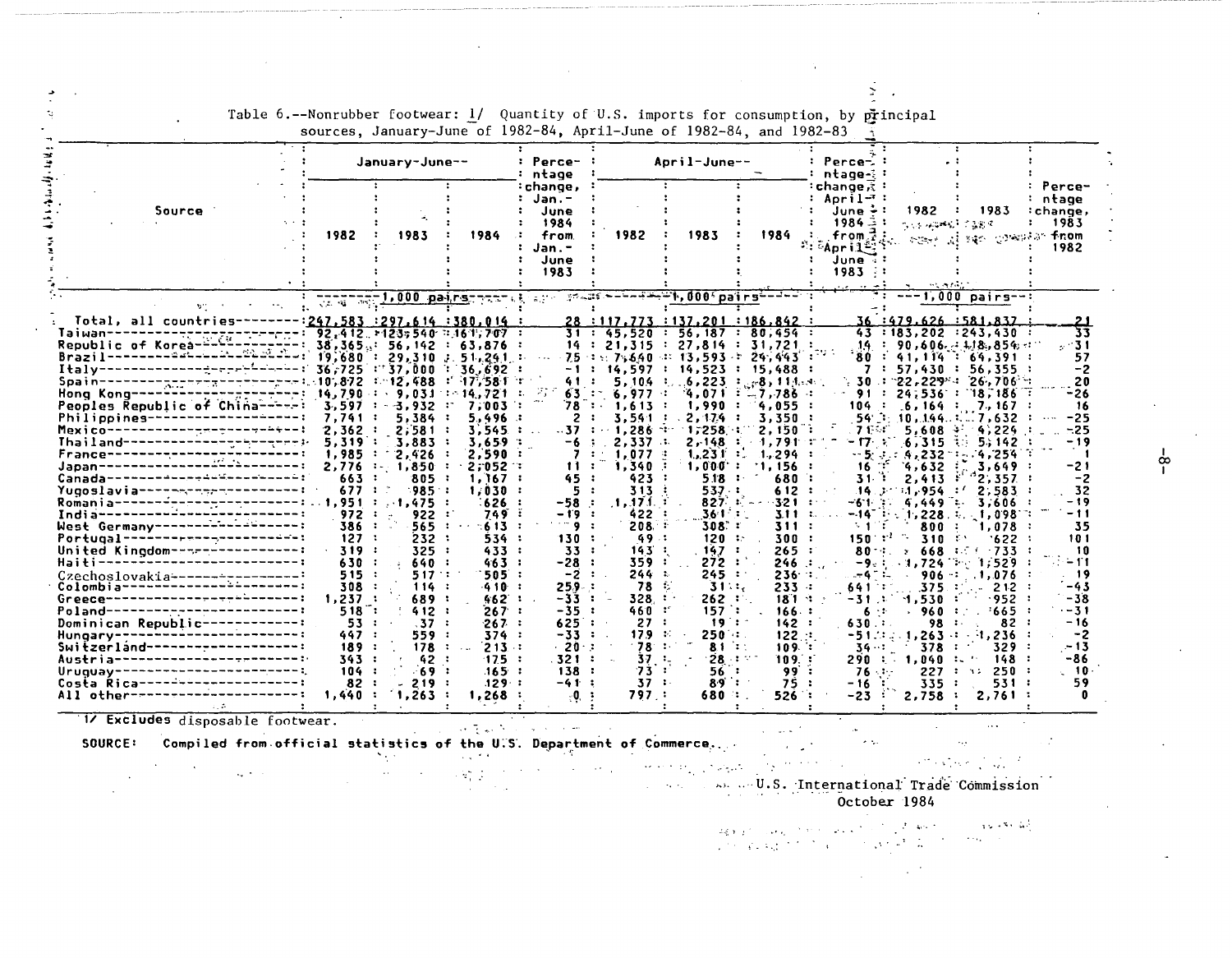|                                                                |            | January-June-- |                               | Perce-<br>ntage                                             |                                       | April-June--        |               | : Perce-<br>: ntage                                            |                |                                 |                                                       |
|----------------------------------------------------------------|------------|----------------|-------------------------------|-------------------------------------------------------------|---------------------------------------|---------------------|---------------|----------------------------------------------------------------|----------------|---------------------------------|-------------------------------------------------------|
| Source                                                         | 1982       | 1983           | 1984                          | : change,<br>Jan.-<br>June<br>1984<br>from<br>Jan.-<br>June | 1982                                  | 1983                | 1984          | :change,<br>April- :<br>June<br>1984<br>from<br>April-<br>June | 1982           | 1983                            | Perce-<br>: ntage<br>:change,<br>1983<br>from<br>1982 |
|                                                                |            |                |                               | 1983                                                        |                                       |                     |               | 1983                                                           |                |                                 |                                                       |
|                                                                |            |                | 1,000 dollars-----            |                                                             |                                       | $,000$ dollars----- |               |                                                                |                | $-1,000$ dollars- :             |                                                       |
| Total, all countries---------: 1.418530:1.736058:2.197364:     |            |                |                               |                                                             | 27:667,990:809.358:1.048190:          |                     |               |                                                                |                | 30 : 3.083415 : 3.661857 :      | 12.                                                   |
| Taiwan-                                                        |            |                | -:358,909 :488,150 :658,187 : |                                                             | 35 : 174, 342 : 221, 422 : 317, 265 : |                     |               |                                                                |                | 43 :805.016 :1.079368:          | 34                                                    |
| Republic of Korea-------------1250,434 :332,590 :396,591 :     |            |                |                               |                                                             | 19 : 138,567 : 164,875 : 200,171 :    |                     |               |                                                                |                | 21:591.002:700.189:             | 18                                                    |
|                                                                |            |                |                               |                                                             | 64 : 60,349 : 104,413 : 170,418 :     |                     |               |                                                                |                | $63$ : 349, 710 : 513, 181 :    | 47                                                    |
|                                                                |            |                |                               |                                                             | :124,775 :151,033 :161,437 :          |                     |               |                                                                |                | :609,339:658,612:               | 8                                                     |
| Soain------------------------------113,838 :119,666 :172,062 : |            |                |                               |                                                             | 44 : 53,301 : 60,912 : 81,071 :       |                     |               |                                                                |                | 33 :231,842 :254,731 :          | 10                                                    |
| Hong Kong----------------------: 30,263 : 21,417 : 33,538 :    |            |                |                               | 57.                                                         | $13,338$ :<br>к.                      |                     | 8,720:14,831: |                                                                |                | 70:54,634:48,690:               | - 11                                                  |
| Peoples Republic of China-----: 11,544 :                       |            | 9,952:         | 11,651:                       | 17.                                                         | 5,263:<br>- 3                         | 4,130               | 6,692:<br>. . |                                                                |                | 62:19,926:17,758:               | - 11                                                  |
| Philippines--------------------- 22,485 :                      |            |                | 16,660 : 17,502 :             | 5                                                           | 9.870<br>- 2                          | 6,557:              | 9.311:        |                                                                |                | 42 : 33,839 : 29,356 :          | - 13                                                  |
| Mexico--                                                       |            | 15.761<br>- 2  | 20,172:<br>- 3                | 28.                                                         | 8.542:<br>- :                         | 8,341               | 11.143:       |                                                                |                | 34 : 37.537 : 31.380 :          | - 16                                                  |
| Thailand-----------------------:                               | 8,731      | 7.696          | 9,672:                        | 26.                                                         | 4,071<br>- :                          | 3,661               | 4,498 :       | 23                                                             | . .            | 14.022 : 13.438 :               | -4                                                    |
| France----------------------------- 33,063 :                   |            | 40.301         | 37.570 :                      | -7                                                          | 18.689 :<br>- :                       | 19.506              | 17.189:       | -12 :                                                          | 76,606         | 74.108.<br>$\ddot{\phantom{a}}$ | -3                                                    |
| Japan-----------------------                                   | $10,560$ : | 11,460         | 9,317:                        | - 19                                                        | 5.543:                                | 5,813               | $4,800$ :     | $-17$ :                                                        |                | $23,513$ : 19,114 :             | - 19                                                  |
|                                                                |            | - :            |                               |                                                             | 4,699 :                               |                     | 7.097 :       | 41 :                                                           |                | 28.314 : 26.347 :               | -7                                                    |
| Canada−∙                                                       | 7.286      | 8.006          | 12,888 :                      | 61                                                          |                                       | 5,047               |               |                                                                |                | : 20.728 : 25.260 :             | 22                                                    |
| Yugoslavia--------------------:                                | 6.788      | 9.656<br>- 3   | 10.809 :<br>- 3               | 12                                                          | 3.214:<br>-3                          | 5.345               | 6.522:        | 22.                                                            |                |                                 | - 19                                                  |
| Romania------------------------: 17,056 :                      |            | 11,469 :       | 5.438 :                       | -53                                                         | 10.537<br>- :                         | 6,770               | 2,987         | -56                                                            |                | : 37,144 : 29,990 :             |                                                       |
| India---------------------------                               | 4,837:     | 4.586          | 4.286:                        | $-7$                                                        | 2,102                                 | 2,223               | 1.693 :       | -24                                                            | 6.919          | 6,041:                          | - 13                                                  |
| West Germany-------------------                                | 5.311:     | 7,712:         | 8.575:                        | 11.                                                         | 2.804<br>- 3                          | 4,337               | 4,548:        |                                                                | 5:11.618:      | 16.198 :                        | 39                                                    |
| <b>Portugal----------------------:</b>                         | 1,533:     | 3, 162         | $6,267$ :                     | 98.                                                         | 606 :<br>- 3                          | 1,760               | 3,897 :       | 12 I :                                                         | $4,024$ :      | 8.296 :                         | 106                                                   |
| United Kingdom----------------                                 | 6.587 :    | 7.081 :        | 8,807 :                       | 24.                                                         | 2.771:<br>- :                         | 3,453               | 4,982:<br>- 3 | 44                                                             |                | 14.353:15.536:                  | 8                                                     |
| Haiti                                                          | 3,761      | 4.039          | 935 :                         | -77                                                         | 2,223<br>. .                          | 1,582               | 435:          | -73 :                                                          | $10,911$ :     | 9.260:                          | $-15$                                                 |
| Czechoslovakia-------------                                    | 4,953:     | 4.614 :        | 4.658:                        |                                                             | 2.321<br>- 3                          | 2,161 :             | $2,265$ :     | 5.                                                             | 8.306          | 10.035:                         | 21                                                    |
| ------------<br>Colombia-                                      | 529:       | 420            | 1.152:<br>- 1                 | 174 :                                                       | 208 :                                 | 202:                | 611:          | 202 :                                                          | 887 :          | 751 :                           | -15                                                   |
| Greece----------------------                                   | 10,890     | 6,476          | 4,092:                        | -37 :                                                       | 2,826                                 | 2,625               | $1,656$ :     |                                                                | -37 : 15,137 : | 9,524:                          | $-37$                                                 |
| Poland-------------------------                                | 3,898:     | 2,346:         | 1,825:                        | $-22:$                                                      | 3.173:                                | 947 :               | $1,155$ :     | 22.                                                            | 6,859:         | 4,142:                          | $-40$                                                 |
| Dominican Republic------------                                 | 159.       | 130:           | $1,416$ :                     | 993 :                                                       | 88 :                                  | 67 :                | 819 :         | 1114 :                                                         | 347 :          | 298. :                          | - 14                                                  |
| Hundarv                                                        | 4,055      | 4,699          | 4,122 :                       | $-12$ :                                                     | 1.753:                                | 2.009               | $1,156$ :     | -42                                                            | 12.403         | 11.621:                         | -6                                                    |
| Switzerland--------------------                                | 7.972 :    | 6.741 :        | 8,086 :                       | 20                                                          | 3.152:<br>- 1                         | 3,304 :             | 3,690:        | 12                                                             |                | 15.574 : 13.233 :               | - 15                                                  |
| Austria-                                                       | 2,328      | 992 :          | 1.262:                        | 27:                                                         | 143:                                  | 546                 | 690 :         | 26                                                             | 8,990 :        | 4,227:                          | $-53$                                                 |
| Uruguay---------------------                                   | 1,911:     | 1,235:         | 1,709 :                       | 38:                                                         | $1,376$ :                             | $1,055$ :           | 972:          | -8                                                             | 4.379 :<br>. . | 3.715:                          | - 15                                                  |
| Costa Rica---------------------                                | 489        | 1,542:         | 702 :                         | -55 :                                                       | 206 :                                 | 538.                | 366 :         | -321                                                           | 2.173:         | 3.901:                          | -79                                                   |
| All other-                                                     | 12,650:    | 11,890         | 8,989:                        | $-24 -$                                                     | $-6.3640 - 5$                         | $-6,002$ :          | -3,822 :      | -36                                                            | $-27.361$      | 23,558                          | - 14                                                  |
|                                                                |            |                |                               |                                                             |                                       |                     |               |                                                                |                |                                 |                                                       |

Table 7.--Nonrubber footwear: 1/ Value of U.S. imports for consumption, by principal sources, January-June of 1982-84, April-June of 1982-84, and 1982-83

1/ Excludes disposable footwear.

SOURCE: Compiled from official statistics of the U.S. Department of Commerce.

U.s:. International Trade Commission October 1984

I *\D*  I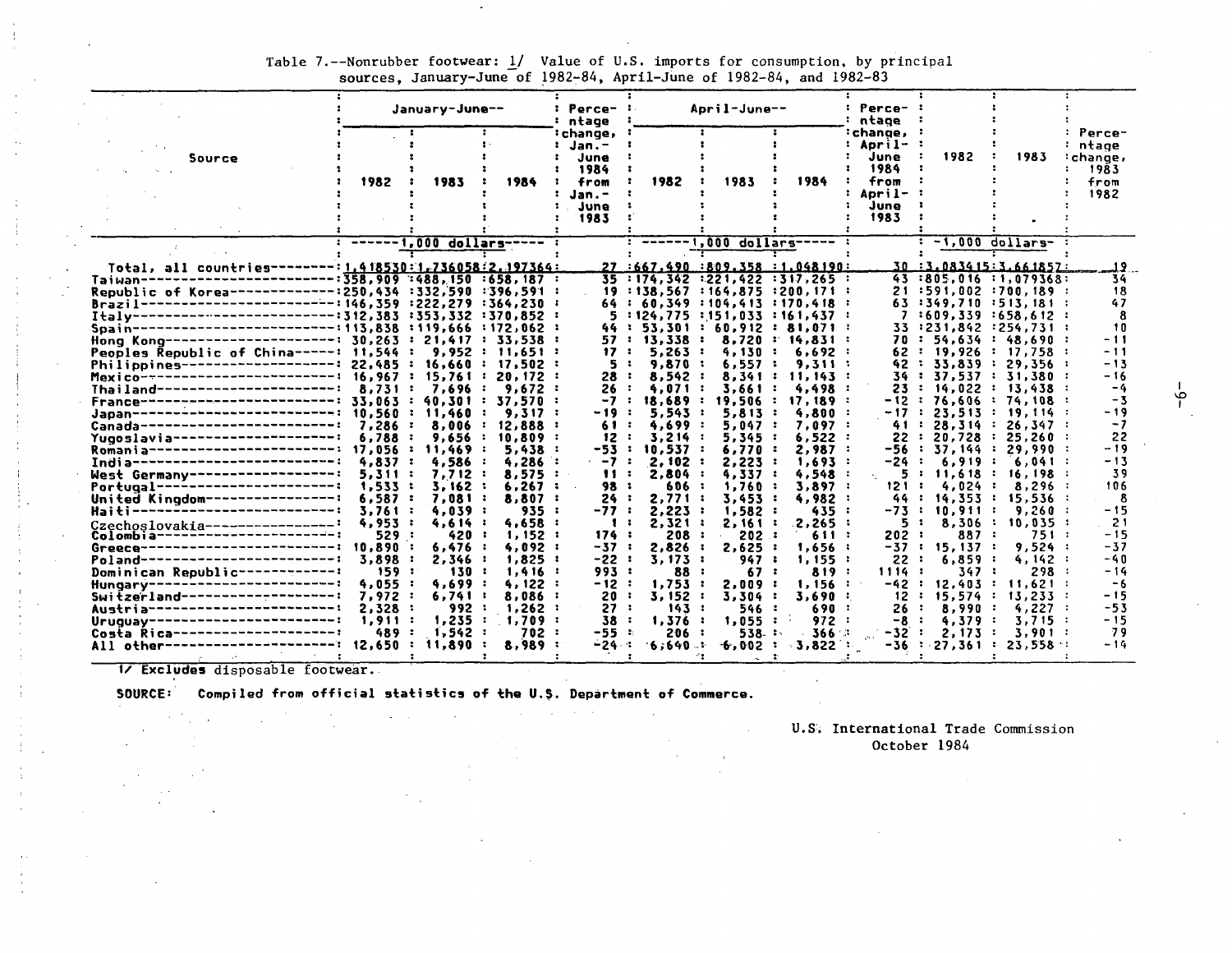| Source                                                         | 1982           | January-June--<br>1983 | 1984            | Perce-<br>: ntage<br>:change,<br>Jan.-<br>June<br>1984<br>from<br>к. | 1982                   | April-June--<br>1983 | ٠.<br>1984      | Perce-<br>: ntage<br>:change,<br>April- :<br>June<br>1984<br>from | 1982            | 1983            | : Perce-<br>: ntage<br>:change,<br>1983<br>from |
|----------------------------------------------------------------|----------------|------------------------|-----------------|----------------------------------------------------------------------|------------------------|----------------------|-----------------|-------------------------------------------------------------------|-----------------|-----------------|-------------------------------------------------|
|                                                                |                |                        |                 | Jan.-.<br>June<br>1983                                               |                        |                      |                 | April-<br>June<br>1983                                            |                 |                 | 1982                                            |
|                                                                |                | Per pair               |                 |                                                                      |                        | Per pair             |                 |                                                                   |                 | Per pair-       |                                                 |
| Total, all countries------                                     | 5.73:          | 5.83:                  | 5.78:           | -1:                                                                  | 5.67 :                 | 5.90:                | 5.61 :          | -5                                                                | 6.43:           | 6.29:           | -2                                              |
| Taiwan                                                         | 3.88:<br>6.53: | 3.95:<br>5.92:         | 4.07:<br>6.21:  | 3.<br>5.                                                             | 3.83:<br>6.50:         | 3.94:<br>5.93:       | 3.94:<br>6.31:  | $\mathbf{0}$<br>- :<br>6                                          | 4.39:<br>6.52:  | 4.43:<br>5.89:  | $-10$                                           |
| Republic of Korea---------<br>------------<br>Brazil--         | 7.44:          | 7.58:                  | 7.11:           | -6                                                                   | 7.90 :                 | 7.68:                | 6.97:           | $-9$<br>- :                                                       | 8.51:           | 7.97:           | $-6$                                            |
| Italv-------------                                             | 8.51:          | 9.55:                  | 10.11:          | 6                                                                    | 8.55:                  | 10.40:               | 10.42:          | O                                                                 | 10.61:          | 11.69:          | 10                                              |
| Spain                                                          | 10.47:         | 9.58                   | 9.79:           | $\mathbf{z}$                                                         | 10.44:                 | 9.79                 | 10.00 :         | 2                                                                 | 10.43:          | 9.54:           | -9                                              |
| Hong Kong---------------------                                 | 2.05:          | 2.37:                  | 2.28:           | $-4:$                                                                | 1.91:                  | 2.14 :               | 1.90:           | -11<br>. .                                                        | 2.23:           | 2.68:           | 20                                              |
| Peoples Republic of China-----:                                | 3.21:          | 2.53:                  | 1.66:           | $-34$ :                                                              | 3.26:                  | 2.08:                | 1.65:           | -20 :                                                             | 3.23:           | 2.48:           | $-23$                                           |
| Philippines-----------------                                   | 2.90:          | 3.09:                  | 3.18:           | 3:                                                                   | 2.79:                  | 3.02:                | 2.78:           | -8<br>- :                                                         | 3.34:           | 3.85:           | 15                                              |
| Mexico---------------------                                    | 7.18           | 6.11 :                 | 5.69 :          | -7:                                                                  | 6.64:                  | 6.63                 | 5.18 :          | $-22:$                                                            | 6.69:           | 7.43 :          | $\mathbf{11}$<br>18                             |
| Thailand-----------------                                      | 1.64:<br>16.66 | 1.98<br>16.61          | 2.64:<br>14.51: | 33:<br>$-13$ :                                                       | 1.74:<br>17.35:        | 1.70<br>15.85:       | 2.51:<br>13.28: | .47:<br>$-16$ :                                                   | 2.22:<br>18.10: | 2.61:<br>17.42: | -4                                              |
| France----------------------<br>Japan-                         | 3.80:          | 6.19:                  | 4.54:           | -27 :                                                                | 4.14:                  | 5.82                 | 4.15:           | $-29:$                                                            | 5.08            | 5.24:           | 3                                               |
| -----------------<br>Canada-                                   | 10.99:         | 9.95:                  | 11.04:          | 11:                                                                  | 11.11:                 | 9.75:                | 10.43:          | 7:                                                                | 11.73:          | 11.18:          | $-5$                                            |
| Yugoslavia------------------                                   | 10.03:         | 9.81:                  | 10.50:          | 7:                                                                   | 10.27:                 | 9.96                 | 10.65:          | 7:                                                                | 10.61:          | 9.78:           | $-8$                                            |
| Romania---------------------                                   | 8.74:          | 7.78<br>:              | 8.68 :          | 12 <sup>12</sup><br>- 2                                              | 9.00:                  | 8.19:                | 9.31:           | 14:                                                               | 8.35:           | 8.32:           |                                                 |
| India<br>--------------------                                  | 4.98           | 4.97<br>. .            | 5.72:           | 15.<br>$\cdot$ :                                                     | 4.98                   | 6.16:                | 5.45 :          | $-12$ :                                                           | 5.63:           | 5.50:           | -2                                              |
| West Germany-------------------                                | 13.77          | 13.66                  | 13.99:          | $\mathbf{2}$                                                         | 13.45                  | 14.07 :              | 14.65:          | 4                                                                 | 14.52:          | 15.03:          | $\ddot{\bullet}$                                |
| Portugal---------------------                                  | 12.05:         | 13.64<br>. .           | 11.74:          | - 14                                                                 | 12.30                  | 14.67:               | 13.00:          | -11                                                               | 13.00           | 13.34:          | 3                                               |
| United Kingdom---------------                                  | 20.67:         | 21.77:                 | 20.32:          | --7:                                                                 | 19.40                  | 23.44 :              | 18.84:          | $-20$ :                                                           | 21.49:          | 21.20:          |                                                 |
| Haiti                                                          | 5.97:          | 6.31:                  | 2.02:           | $-68$ :                                                              | 6.18<br>$\ddot{\cdot}$ | 5.82:                | 1.77:           | $-70$ :                                                           | 6.33:           | 6.06:           | -4                                              |
| Czechoslovakia-----------------                                | 9.62:          | 8.93:                  | 9.23:           | 3.<br>. .                                                            | 9.53 :                 | 8.81:                | 9.59:<br>2.62:  | - 9<br>$-59:$                                                     | 9.16<br>2.37:   | 9.32:<br>3.53:  | 49                                              |
| Colombia-<br>-----------------<br>Greece---------------------- | 1.71:<br>8.81: | 3.67<br>9.40:          | 2.81:<br>8.86   | $-23$ :<br>-6<br>. .                                                 | 2.68<br>- . 2<br>8.62: | 6.43:<br>10.01:      | 9.16 :          | -8                                                                | 9.89:           | 10.01:          |                                                 |
| -------------------<br><b>Poland-</b>                          | 7.52:          | 5.69:                  | 6.84:           | 20:                                                                  | 6.90                   | $6:04$ :             | 6.95:           | $15$ :                                                            | 7.14.           | 6.23:           | $-13$                                           |
| Dominican Republic---------                                    | 3.02:          | 3.51<br>- :            | 5.29:           | 51:                                                                  | 3.26                   | 3.46:                | 5.76 :          | 66<br>. .                                                         | 3.54:           | 3.64:           |                                                 |
| Hungary-                                                       | 9.07:          | 8.40<br>- :            | 11.02:          | 31 :                                                                 | 9.80                   | 8.02 :               | 9.49:           | 18                                                                | 9.82 :          | 9.40:           | -4                                              |
| Switzerland---------------                                     | 42.17:         | 37.95<br>. .           | 37.98:          | $\mathbf 0$                                                          | 40.54:                 | 40.57:               | 33.76:          | $-17$ :                                                           | 41.24:          | 40.17:          | $\sim -3$                                       |
| Austria--------------------                                    | 6.80:          | 23.80<br>÷             | 7.20            | $-70$                                                                | 3.89:                  | 19.49:               | 6.32            | -68                                                               | 8.64            | 28.54:          | 230                                             |
| Uruguay----------------------                                  | 18.37:         | 17.88:                 | 10.38           | $-42:$                                                               | 18.95:                 | $-18.79$ :           | $-9.83:$        | $-48$<br>$\ddot{\phantom{1}}$                                     | 19.30:          | 14.86:          | $-23$                                           |
| ------------<br>Costa Rica-                                    | 5.99:          | 7.03:                  | 5.43            | $-23$ :                                                              | 5.61:                  | 6.04:                | 4.91:           | $-19$ :                                                           | 6.49:           | 7.35            | $+13$                                           |
| All other--                                                    | 8.79:          | 9.42:                  | 7.09:           | $-25$                                                                | 8.33:                  | 8.82:                | 7.27            | $-18$ :<br>- -                                                    | 9.92:           | 8.53            | $\frac{1}{2}$ – 14<br>- 1 - 1                   |

 $\sim$   $\sim$ 

 $\mathcal{L}^{\mathcal{A}}$ 

### Table 8.--Nonrubber footwear:  $\underline{1}$ / Average unit value  $\underline{2}$  of U.S. imports for consumption, by principal sources, January-June of 1982-84, April-June of 1982-84, and 1982-83

t/ Excludes disposable footwear.

2/ Calculated from the unrounded figures.

SOURCE: Compiled from official statistics of the U.S. Department of Commerce.

U.S. International Trade Commission October 1984

 $\mathcal{A}^{\mathcal{A}}$ 

 $\ddot{\phantom{a}}$ 

 $-10-$ ငှ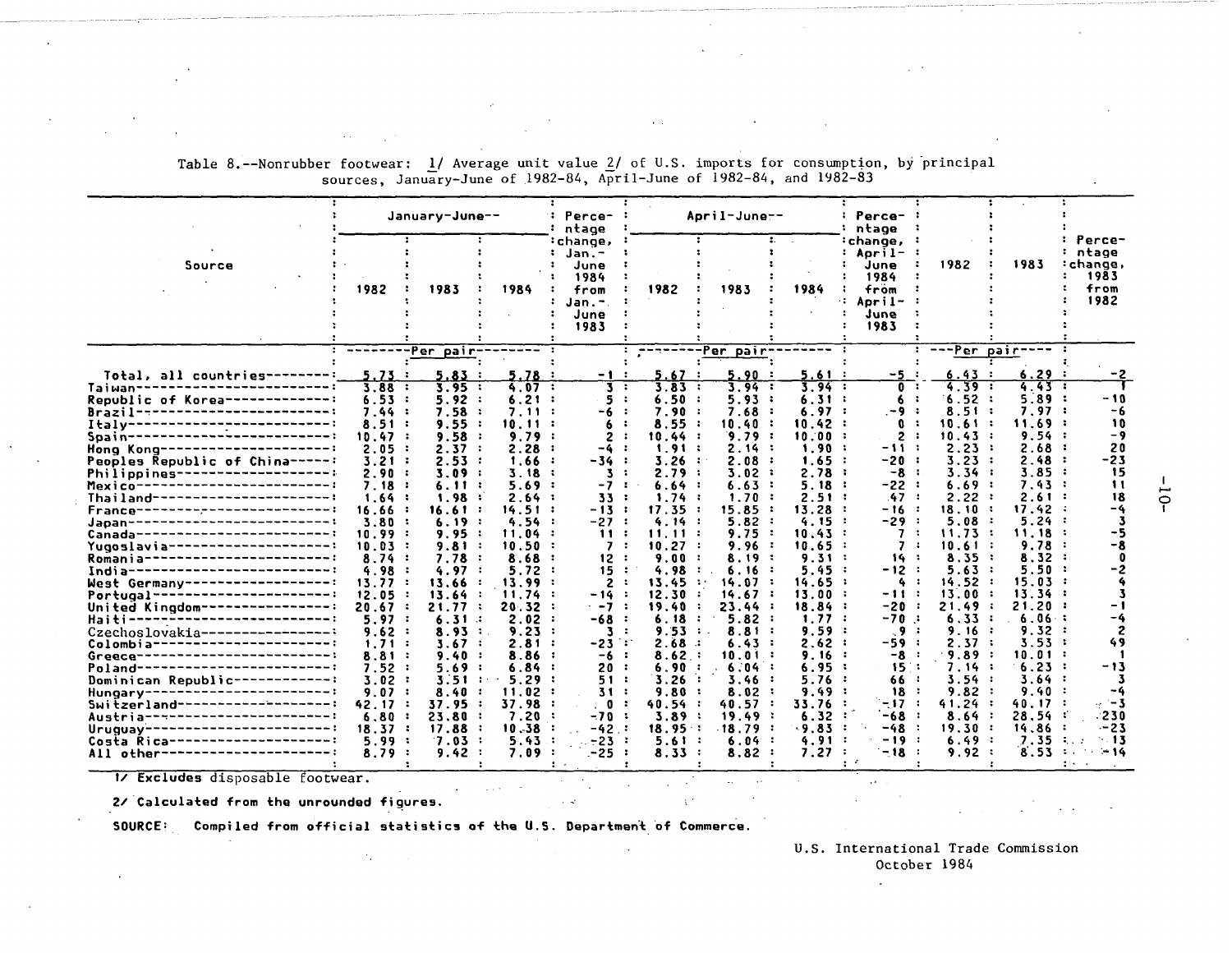|                                                                                        |                  |            | Pecentage                 | January-June |            | Percentage change,                           |
|----------------------------------------------------------------------------------------|------------------|------------|---------------------------|--------------|------------|----------------------------------------------|
| Type and price range 1/                                                                | 1982             | 1983       | change, 1983<br>from 1982 | 1983         | 1984       | <b>Jan.-June 1984</b><br>from Jan.-June 1983 |
|                                                                                        | $\sim$ 10 $\sim$ |            |                           |              |            |                                              |
| Men's, youths' and boys' leather:                                                      |                  |            |                           |              |            |                                              |
| Total quantity------------1,000 pairs--: 30,044 :                                      |                  | 40.136:    | 34 :<br>-29 :             | 17.842 :     | 23,799:    | 33<br>78                                     |
| Less than \$1.25------------------do----:<br>$-1.26 - 2.50$ -------------------do----: | 339:             | 239 :      |                           | 134:         | 238 :      |                                              |
|                                                                                        | 494 :            | 328:       | $-34:$                    | 214:         | 281 :      | 31                                           |
| $$5.01 - $8.00$ -----------------------do----:                                         | 2.804:           | 5,568 :    | 99:                       | 3.092:       | 2,705:     | $-13$                                        |
|                                                                                        | 6,959 :          | $10,005$ : | 44 :                      | 4,063:       | 5,584 :    | 37                                           |
| \$8.01 and over-------------------do----:                                              | 19.448 :         | 23,996 :   | 23:                       | 10,338:      | 14,992:    | 45                                           |
| Women's and misses' leather:                                                           |                  |            | ÷                         |              |            |                                              |
| Total quantity-------------1.000 pairs--:                                              | 94,806 :         | 131.077:   | 38 :                      | 65.469 :     | 85.739:    | 31                                           |
| Less than \$1.25-----------------do----:                                               | 600:             | 913:       | 52:                       | 614 :        | 1,115:     | 82                                           |
| $$1.26 - $2.50---------------d0---:$                                                   | 1.642:           | 2,776:     | 69 :                      | 1.778:       | $-2,600$ : | 46                                           |
| $$2.51 - $5.00$ --------------------do----:                                            | 20,183:          | 28.510 :   | 41 :                      | 20.124:      | 19.167:    | -5                                           |
|                                                                                        | 26.768:          | 40,753 :   | 52 :                      | $16,501$ :   | 25,538:    | 55                                           |
| \$8.01 and over--------------------do-----                                             | 45,611 :         | 58,125:    | 27 :                      | 26,452 :     | 37,318:    | 41                                           |
| Men's, youths', and boys' plastic:                                                     |                  |            | ÷                         |              |            |                                              |
| $Total$ quantity------------1.000 pairs--:                                             | 24.961:          | 27.440 :   | 10:                       | 13,869:      | 15,138:    | 9                                            |
| Less than \$1.25------------------do----:                                              | 3.068:           | 3.831 :    | 25 :                      | 2,632:       | 2,850:     | 8                                            |
|                                                                                        | 4.231:           | 4.335 :    | 2:                        | 2,125:       | 2.122:     | 21                                           |
| $$2.51 - $5.00$ --------------------do----:                                            | 7.740:           | 10.366 :   | 34 :                      | 5,324:       | 6.259:     | 18                                           |
| $$5.01 - $8.00$ -------------------do----:                                             | 8.035:           | 7.550:     | $-6:$                     | 3,074 :      | 3.532 :    | 15                                           |
| \$8.01 and over-------------------do----:                                              | 1,888:           | 1,358:     | -28 :                     | 713:         | 375:       | -47                                          |
| Women's and misses' plastic:                                                           |                  |            |                           |              |            |                                              |
| Total quantity------------1,000 pairs--: 122,081 :                                     |                  | 127,236:   | 4 :                       | 67,520:      | 98.062 :   | 45                                           |
| Less than \$1.25-------------------do----: 16,610 :                                    |                  | 18,932:    | 14 :                      | 12,884 :     | 23,652:    | 84                                           |
| $$1.26 - $2.50-------------10---:$                                                     | 22.628:          | 20,869:    | $-8:$                     | 13,811:      | 17,582:    | 27                                           |
| $$2.51 - $5.00------------10---1$                                                      | 53.217 :         | 62.294:    | 17:                       | 30.198:      | 40.804 :   | 35                                           |
|                                                                                        | 25,342 :         | 21,830 :   | $-14:$                    | 9,408:       | 14.721:    | 56                                           |
| \$8.01 and over--------------------do-----:                                            |                  |            |                           |              |            |                                              |
|                                                                                        | $4,284$ :        | 3,311:     | -23 :                     | 1,219:       | 1,303:     | 7                                            |
| Leather athletic:                                                                      |                  |            |                           |              |            |                                              |
| Total quantity------------1.000 pairs--: 76.908 :                                      |                  | 79,213:    | 3:                        | 39,518:      | 56,479:    | 43                                           |
| Less than \$1.25-----------------do----:                                               | 1.044:           | 1,150:     | 10:                       | 392:         | 698 :      | 78                                           |
| $$1.26 - $2.50------------0---2$                                                       | 207 :            | 577 :      | 174:                      | 337 :        | 198 :      | -41                                          |
| \$2.51 - \$5.00--------------------do----:                                             | 13,408:          | 21,560:    | 61 :                      | 12.044:      | 13.538:    | 12                                           |
|                                                                                        | 36.257 :         | 29,061 :   | $-20:$                    | 14.659:      | 24,304 :   | 66                                           |
| \$8.01 and over-------------------do----:                                              | 25.993 :         | 26,864 :   | 3:                        | 12,087:      | 17.742:    | 47                                           |
| Plastic athletic:                                                                      |                  |            | ÷                         |              |            |                                              |
| Total quantity------------1,000 pairs--: 10,084 :                                      |                  | 8.824 :    | $-12:$                    | 5,038:       | 4,420:     | -12                                          |
| Less than \$1.25------------------do----:                                              | 174:             | 361:       | 107:                      | 235:         | 184 :      | $-22$                                        |
|                                                                                        | 616:             | 462:       | $-25:$                    | 217:         | 858 :      | 295                                          |
| \$2.51 - \$5.00---------------------do----:                                            | 7.031 :          | 5,678 :    | $-19:$                    | 3.947:       | 2,621:     | -34                                          |
|                                                                                        |                  |            |                           |              |            |                                              |
| $$5.01 - $8.00$ ----------------------do----:                                          | 1.130:           | 1.017:     | $-10:$                    | 432 :        | 511:       | 18                                           |

# Table 9.--Nonrubber footwear: U.S. imports and percentage distribution of shipments by types and by<br>price ranges (per pair), 1982-83, and January-June 1983 and 1984

See footnotes at end of table.

 $-11-$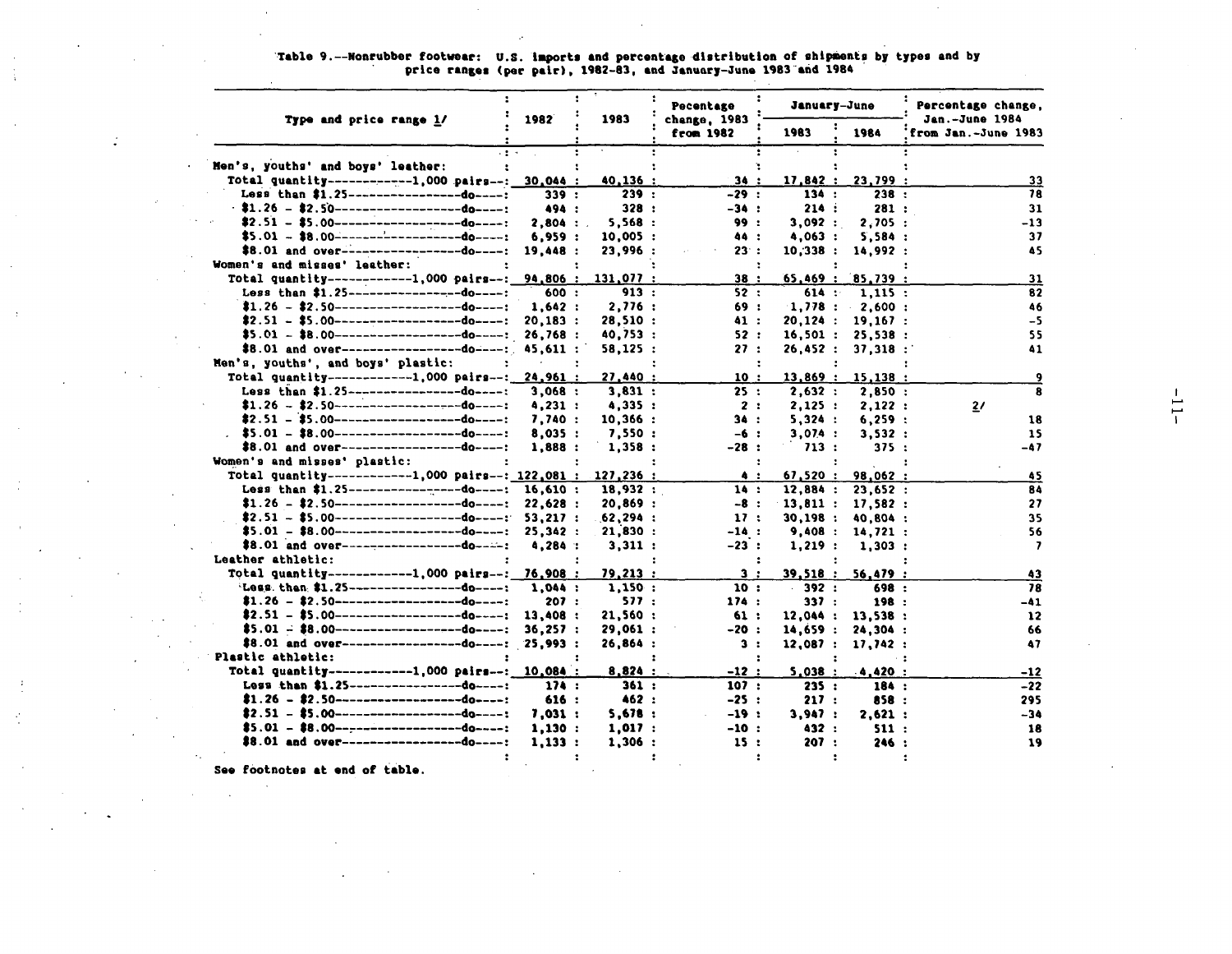|                 | in Sir | $\mathcal{A}(\mathcal{A})$ and $\mathcal{A}(\mathcal{A})$<br>Type and price range $1/$ 1982 $1/$ 1983 | $\alpha=2$ , $\alpha=1$             |                               | $\gamma$ , $\gamma$ , $\gamma$ |                    | Pecentage<br>change, 1983 |             |                          |     | .                 | January-June (1). Percentage change,<br><b>Jan.-June 1984</b> |              |
|-----------------|--------|-------------------------------------------------------------------------------------------------------|-------------------------------------|-------------------------------|--------------------------------|--------------------|---------------------------|-------------|--------------------------|-----|-------------------|---------------------------------------------------------------|--------------|
|                 |        | $\sim 10^{11}$ km                                                                                     | i Zom mosaic sa sa ta               |                               | 出文                             | 1999 P             | from 1982                 |             | 1983                     |     | 1984              | <b>:From Jan.-June 1983</b>                                   |              |
| Leather work:   |        |                                                                                                       | المكافئة والمراري والمحاوي والمراري |                               |                                |                    |                           |             |                          |     |                   |                                                               |              |
|                 |        | Total quantity------------1,000 pairs--: 6,874 : 8,044 :                                              |                                     |                               |                                |                    | 17:                       |             |                          |     | 3,278: 3,513:     |                                                               |              |
|                 |        | Less than \$1.25------------------do-----:                                                            |                                     | $\mathbf{1}$ and $\mathbf{1}$ |                                | $\mathbf{1}$       | 21                        | $2.1 - 1.1$ |                          | 仙王彦 |                   |                                                               |              |
|                 |        |                                                                                                       |                                     |                               |                                | $13.3$ $12.3$      | 1,100:                    |             | 11:                      |     |                   |                                                               | $-55$        |
|                 |        | $$2.51 - $5.00$ -------------------do----:                                                            |                                     | $-48$ : $-$                   |                                | 167:               | 248:                      |             | 28:                      |     | 99.               |                                                               | 254          |
|                 |        | \$5.01 - \$8.00--------------------do----: 343 : .                                                    |                                     |                               |                                | 513:               | 50:                       |             | 182:                     |     | 235:              |                                                               | 29           |
|                 |        | \$8.01 and over------------------------------ 6,482 : 7,350 :                                         |                                     |                               |                                |                    | 13:                       |             |                          |     | 3,057 : 3,175 :   |                                                               |              |
|                 |        | Children's and infants':                                                                              |                                     |                               |                                |                    |                           |             |                          |     |                   |                                                               |              |
|                 |        | Total quantity------------1,000 pairs--: 19,892 : 24,340 :                                            |                                     |                               |                                |                    |                           |             | 22 : 13,881 : 16,999 :   |     |                   |                                                               | 22           |
|                 |        | Less than \$1.25 --------------------do----;                                                          |                                     |                               |                                | 3,050: 4,141:      |                           |             | 36 : 3,084 : 3,863 :     |     |                   |                                                               | 25           |
|                 |        | \$1.26 - \$2.50 ---------------------do----:                                                          |                                     | 4.478                         |                                | 4,771              | 7:                        |             | 3,591:                   |     | 3,976:            |                                                               | 11           |
|                 |        |                                                                                                       |                                     |                               |                                | $9,212$ : 12,373 : |                           |             | 34:6.312:                |     | 7.882:            |                                                               | 25           |
|                 |        | $$5.01 - $8.00$ ---------------------do----:                                                          |                                     | 2.628:                        |                                | 2.477:             | $-6$ :                    |             | $-636$ :                 |     | 907:              |                                                               | 43           |
|                 |        | \$8.01 and over------------------do----: 524 :                                                        |                                     |                               |                                | $578 -$            | 10:                       |             | 259:                     |     | 371:              |                                                               | 43           |
|                 |        | All other footwear: 3/                                                                                |                                     |                               |                                |                    |                           |             |                          |     |                   |                                                               |              |
|                 |        | Total quantity------------1,000 pairs--: 93,883 : 135,406 :                                           |                                     |                               |                                |                    |                           | 44 :        | 71,133 : 75,790 :        |     |                   |                                                               |              |
|                 |        | Less than \$1.25------------------do----: 34.066 : 32.891 :                                           |                                     |                               |                                |                    | $-3$ :                    |             | 19,932 : 25,363 :        |     |                   |                                                               | 27           |
|                 |        |                                                                                                       |                                     |                               |                                | 8.014 : 11.602 :   | 45 :                      |             | 4.154:5.679:             |     |                   |                                                               | 37           |
|                 |        | $$2.51 - $5.00$ ---------------------do----: 17,476;:                                                 |                                     |                               |                                | 42,059 :           | 141:                      |             |                          |     | 21,331 : 19,438 : |                                                               | -9.          |
|                 |        | $$5.01 - $8.00$ --------------------do----; 28.765 :                                                  |                                     |                               |                                | 39,053:            | 36:                       |             |                          |     | 21.069 : 21.422 : |                                                               | $\mathbf{z}$ |
|                 |        | \$8.01 and over--------------------do-----:                                                           |                                     |                               |                                | 5,563 : 9,800 :    | 76:                       |             | $4,648$ : 3,887          |     |                   |                                                               | $-16$        |
| All categories: |        |                                                                                                       |                                     |                               |                                |                    |                           |             |                          |     |                   |                                                               |              |
|                 |        | Total quantity------------1,000 pairs--: 479,534 : 581,716 :                                          |                                     |                               |                                |                    |                           |             | 21 : 297,546 : 379,938 : |     |                   |                                                               | 28           |
|                 |        | Less than \$1.25-------------------do----: 58,951 : 62,458 is                                         |                                     |                               |                                |                    |                           |             | 6: 39,905: 57,964:       |     |                   |                                                               | 45           |
|                 |        |                                                                                                       |                                     |                               |                                |                    | 8:                        |             |                          |     | 26,239 : 33,301 : |                                                               | 27           |
|                 |        | \$2.51 - \$5.00---------------------do-----: 131,120 : .188,576 :                                     |                                     |                               |                                |                    |                           |             | 44:102,400:112,512:      |     |                   |                                                               | 10           |
|                 |        | \$5.01 - \$8.00----------------------------------; 136,226 : 152,260 : 8                              |                                     |                               |                                |                    |                           |             | 12: 70.024: 96.753:      |     |                   |                                                               | 38           |
|                 |        | \$8.01 and over--------------------do-----: 110,926 : - 132,689 : .                                   |                                     |                               |                                |                    |                           |             | 20 : 58,978 : 79,408     |     |                   |                                                               | 35           |

### Table 9.--Nonrubber footwear: U.S. imports and percentage distribution of shipments by types and by price ranges (per pair) 1982-83 and January-June 1983 and 1984-Continued

1/ Import values are customs value, not including freight, insurance, duties, and importers' mark ups.  $\mathcal{A}_\mathrm{L}$  to  $\mathcal{A}_\mathrm{L}$ 

 $\sim 3.02$  .

 $\mathcal{L}^{\mathcal{L}}_{\mathcal{P}_{\mathcal{L}}}(\mathcal{E}_{\mathcal{L}})$ 

2/ Less than 0.5 percent.

 $\sim 10$ 

 $\mathbf{v} = \mathbf{v}$  .

State Available in Ladage Cit

3/ Includes TSUS ltems 700.72-700.95, excluding slipper socks (TSUSA items 700.7220 and 700.7320), and disposable footwear (ISUSA item 700.9000). Personal  $\mathcal{F}^{\mathcal{A}}_{\text{GNN}}$  $\mathfrak{F}=\mathfrak{B}$  and  $\mathfrak{F}=\mathfrak{F}$ 

المتحاجب المتماز والمتهارين والمتناوين

 $\omega_{\rm{max}}$  and  $\omega_{\rm{max}}$ 

 $\sim 10$  km s Source: Compiled from official statistics of the U.S. Department of Commerce.

and the company of the company of the

Note. -- Because of rounding, figures may not add to the totals shown. والفعلين للأعاد كالأفاعات المتقطان المماري

grade and the state

and the first interest in the C.S. International Trade Commission.<br>October 1984

 $\mathcal{L}_{\mathcal{F}}$ 

أراوه وأوالد أروين

र हे अध्वैद्य हे हेन्द्र पु.<br>जन्म १००० जन्म

 $\sim 10^{11}$ 

 $\sim$   $\sim$   $\sim$ 

 $-12-$ 

 $\mathcal{W}_{\mathcal{M}}$  , and  $\mathcal{W}_{\mathcal{M}}$ 

 $5 - 2.09769$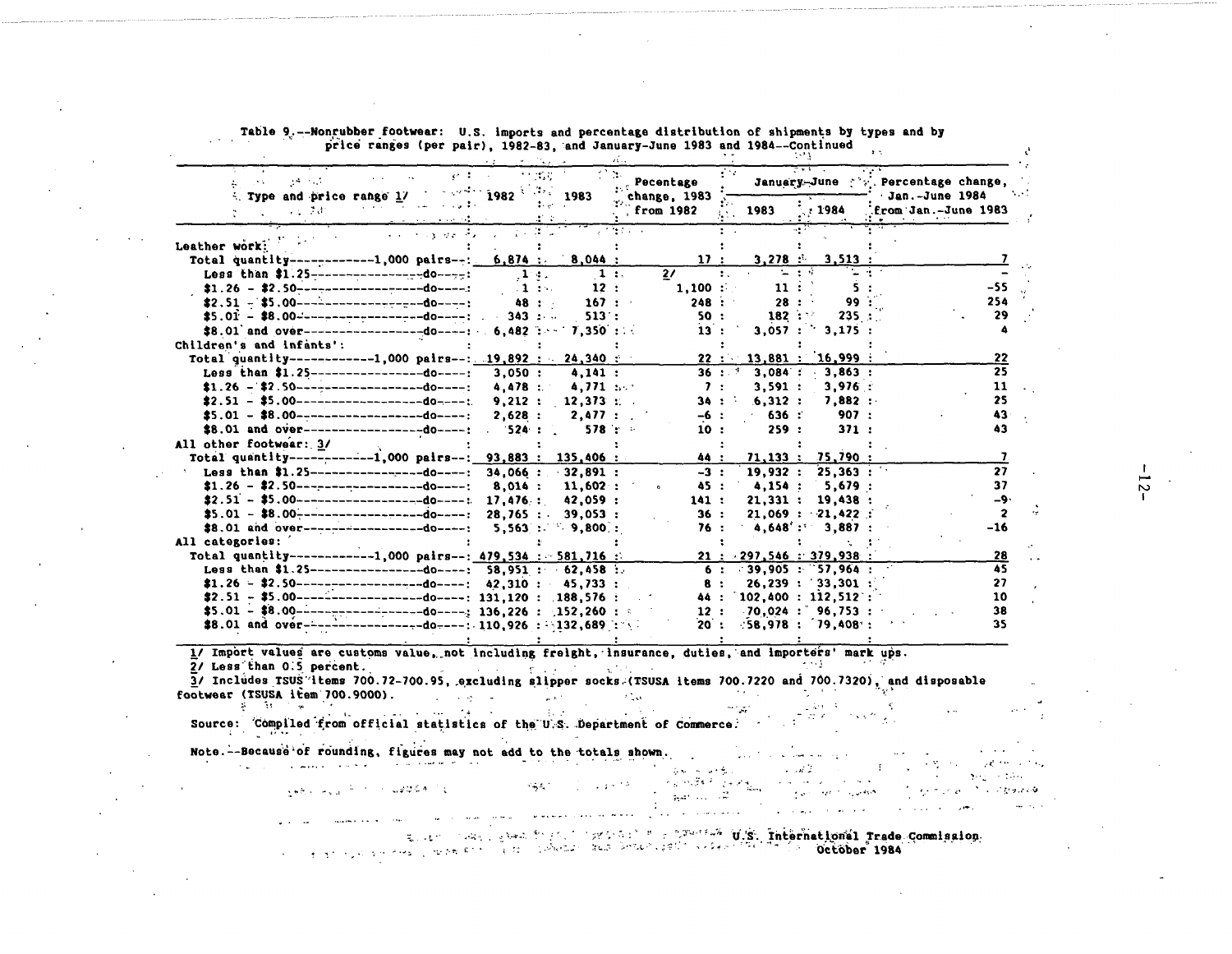|                                                                                                                                                                                           |                                                                                                  | January-June--                                                                                     |                                                                                                                                   | Perce- :<br>ntage                                                                      |                                                                                        | April-June--                                                                                 |                                                                                                      | Perce-<br>ntage                                                                            |                                                                                                   |                                                                                                            |                                                                  |
|-------------------------------------------------------------------------------------------------------------------------------------------------------------------------------------------|--------------------------------------------------------------------------------------------------|----------------------------------------------------------------------------------------------------|-----------------------------------------------------------------------------------------------------------------------------------|----------------------------------------------------------------------------------------|----------------------------------------------------------------------------------------|----------------------------------------------------------------------------------------------|------------------------------------------------------------------------------------------------------|--------------------------------------------------------------------------------------------|---------------------------------------------------------------------------------------------------|------------------------------------------------------------------------------------------------------------|------------------------------------------------------------------|
| Source                                                                                                                                                                                    | 1982                                                                                             | 1983                                                                                               | 1984                                                                                                                              | :change,<br>Jan.-<br>June<br>1984<br>from<br>Jan.-<br>June<br>1983                     | 1982                                                                                   | 1983                                                                                         | 1984                                                                                                 | :change,<br>April- :<br>June<br>1984<br>from<br>April-<br>June<br>1983                     | 1982                                                                                              | 1983                                                                                                       | Perce-<br>ntage<br>: change,<br>1983<br>from<br>1982             |
|                                                                                                                                                                                           |                                                                                                  | ,000 pairs                                                                                         |                                                                                                                                   |                                                                                        |                                                                                        | ,000 pairs                                                                                   |                                                                                                      |                                                                                            |                                                                                                   | $-1,000$ pairs $-$                                                                                         |                                                                  |
| Taiwan<br>lepublic of Korea-<br>eoples Republic of China-----:<br>Hong Kong-<br>Thailand-<br>Japan-<br>Philippines<br>Sri Lanka <sup>.</sup><br>Italy-<br>France-<br>Malaysia-<br>Brazil- | 25,581<br>18,803<br>7,429<br>,413<br>248:<br>445<br>75<br>238 :<br>2,262 :<br>293 :<br>152<br>26 | 25,728<br>18,200<br>6,841<br>1,763:<br>390:<br>644 :<br>193:<br>187<br>625<br>311:<br>94 :<br>59.: | 27,624<br>17,859:<br>$\ddot{\cdot}$<br>8,972:<br>$\cdot$ :<br>$1,908$ :<br>878 :<br>665:<br>411<br>410<br>273:<br>165<br>42<br>47 | -2<br>31<br>8<br>125:<br>3.<br>113:<br>119:<br>$-56$ :<br>$-47$ :<br>$-55$ :<br>$-21:$ | 10,005<br>8,961<br>4,551<br>631:<br>96:<br>284 :<br>29<br>173:<br>743:<br>187:<br>101: | 10,356<br>8,299<br>3,450<br>815<br>- :<br>235<br>313<br>137<br>187<br>160<br>164<br>58<br>55 | 11,586:<br>-<br>7,796:<br>4,453:<br>952:<br>494 :<br>401:<br>259:<br>179:<br>105:<br>78:<br>37<br>20 | 12<br>-6<br>29.<br>17<br>110:<br>28 :<br>89 :<br>-4 :<br>-35<br>$-52:$<br>$-37$ :<br>-64 : | 35,638<br>33,328<br>13,705<br>2,457<br>450:<br>799<br>127<br>418:<br>2,387:<br>535:<br>297:<br>28 | 38,313:<br>32,688<br>12,935:<br>$3,668$ :<br>495:<br>935:<br>316:<br>292:<br>747 :<br>476:<br>129:<br>228: | 49<br>10<br>17<br>149<br>$-30$<br>$-69$<br>$-11$<br>$-57$<br>727 |
| West Germany-<br>Yugoslavia <sup>.</sup>                                                                                                                                                  | 33                                                                                               | 20                                                                                                 | 28<br>13                                                                                                                          | 38<br>99:                                                                              | 13.3                                                                                   |                                                                                              | 14                                                                                                   | 93 :<br>76                                                                                 | 57                                                                                                | 35:<br>13                                                                                                  | $-38$<br>158                                                     |
| Canada-<br><b>All other</b><br>Total-                                                                                                                                                     | 20<br>1.728<br>60,747                                                                            | 14<br>5.829<br>60,906<br>- 1                                                                       | 32<br>7.233 :<br>66,561:                                                                                                          | 134:<br>24 :<br>9.                                                                     | 13:<br>.642:<br>27,432:                                                                | 10<br>2,603<br>26,856                                                                        | 3,690:<br>30,078<br>ч.                                                                               | $-56$ :<br>42<br>12:                                                                       | 35<br>7,750:<br>98,016                                                                            | 42 :<br>11,172:<br>$: 102, 484$ :                                                                          | 19<br>44                                                         |
|                                                                                                                                                                                           |                                                                                                  |                                                                                                    |                                                                                                                                   |                                                                                        |                                                                                        |                                                                                              |                                                                                                      |                                                                                            |                                                                                                   |                                                                                                            |                                                                  |

Table 10.--Certain rubber footwear: 1/ Quantity of U.S. imports for consumption, by principal sources, January-June of 1982-84, April-June of 1982-84, and 1982-83

1/ Provided for under TSUS items 700.59-700.71, and includes footwear with fabric uppers and soles of rubber or plastics. Such footwear includes sneakers, joggers and certain casual shoes and slippers. They do not include protective footwear, such as galoshes.

Source: Compiled from official statistics of the U.S. Department of Commerce.

**CALCULUS** 

U.S. International Trade Commission October 1984

 $\mathcal{E}$ 

 $\vec{v}$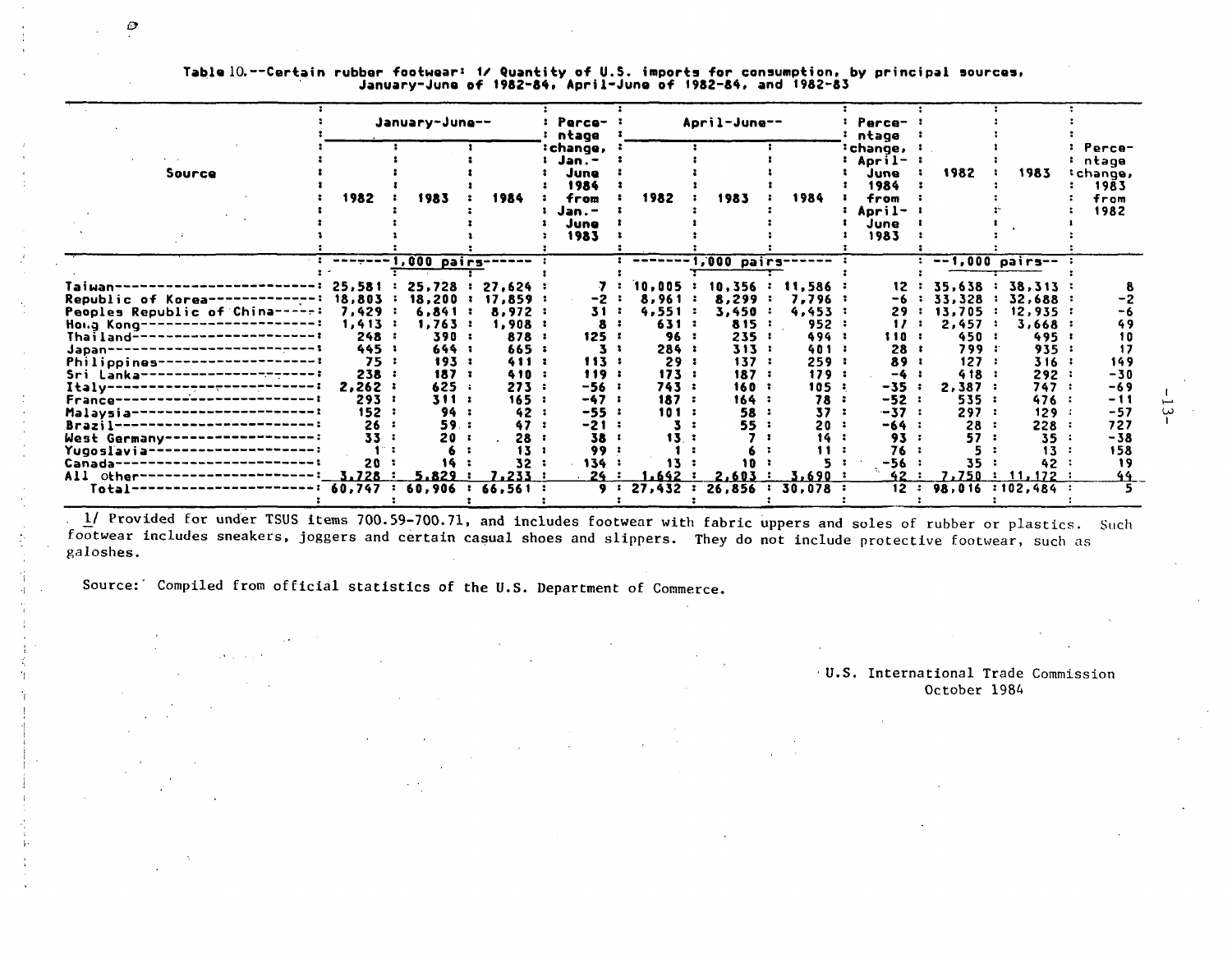|                            | January-June-- |               |                           | Perce-:<br>ntage                                                    |           | April-June--  |               |                                                                               | Perce-         |                         |                                                    |
|----------------------------|----------------|---------------|---------------------------|---------------------------------------------------------------------|-----------|---------------|---------------|-------------------------------------------------------------------------------|----------------|-------------------------|----------------------------------------------------|
| Source                     | 1982           | 1983          | 1984                      | : change,<br>Jan.-<br>June<br>1984<br>from<br>Jan.-<br>June<br>1983 | 1982      | 1983          | 1984          | ntage<br>:chanoe,<br>April-<br>June<br>1984<br>from<br>April-<br>June<br>1983 | . .<br>1982    | 1983                    | Perce-<br>ntage<br>change,<br>1983<br>from<br>1982 |
|                            |                | 1,000 dollars |                           |                                                                     |           | ,000 dollars  |               |                                                                               |                | $-1,000$ dollars-       |                                                    |
| Taiwan-                    | 71,228         | 65,266        | 71,678                    | $\overline{\mathbf{10}}$                                            | 28,142    | 25,442        | 30.442:<br>-  | 20                                                                            |                | : 109, 044 : 104, 711 : | -4                                                 |
| Republic of Korea--        | 62,559:        | 56,902        | 59,081:<br>- 81           | 4.                                                                  | 29,839:   | 25,444:       | 26,343:       |                                                                               |                | : 109, 342 : 101, 560 : | -7                                                 |
| Peoples Republic of China- | 9,342:         | 7,905         | 11,296:<br>$\ddot{\cdot}$ | 43 :                                                                | 5,845:    | 3,797         | 5,633:<br>- 1 | 48                                                                            | 17,042:<br>-31 | $15,268$ :              | $-10$                                              |
| Hong Kong-                 | 1.665          | 2,064         | 2,135:                    | 3.                                                                  | 764 :     | 880           | 1,003:        | 14                                                                            | 2,888          | 4,232:                  | 47                                                 |
| Thailand-                  | , 141:         | 999           | 1,215:                    | 22:                                                                 | 427:      | 428:          | 683:          | 60                                                                            | 2,052:         | $1,206$ :               | $-41$                                              |
| Japan:                     | ,233 :         | 1,236         | 1.749:                    | 42:                                                                 | 854:      | 604:          | 1,103:        | 83                                                                            | 2,603:         | 2.440:                  | -6                                                 |
| Philippines-               | 155:           | 437:          | 483:                      | 11:                                                                 | 85:       | 211:          | 281:          | 33                                                                            | 379:           | 741:                    | 96                                                 |
| Sri Lanka-                 | 440:           | 453:          | 966:                      | 113:                                                                | 280:      | 453 :         | 500 :         | 10                                                                            | 863:           | 648 :                   | $-25$                                              |
| $Itally-$                  | .015           | 2,363         | $1,984$ :                 | $-16$ :                                                             | $2,196$ : | 788 :         | 985:          | 25                                                                            | 7,859          | 3.543:                  | -55                                                |
| France-                    | .193:          | 3.649:        | 1,924:                    | $-47:$                                                              | 1,998:    | 1,936:        | 878:          | $-55$                                                                         | 6.165          | 5,597:                  | -9                                                 |
| Malaysia-                  | 790 :          | 363:          | 43                        | $-88:$                                                              | 520       | 252:          | 37:           | $-85$                                                                         | 1,722:         | 458:                    | $-73$                                              |
| Brazil-                    | 129:           | 164:          | 166                       |                                                                     | ь         | 156:          | 57:           | $-64:$                                                                        | 135 :          | 677:                    | 401                                                |
| West Germany               | 365:           | 255:          | 221                       | $-13:$<br>$\ddot{\cdot}$                                            | 160:      | 101:          | 112:          | 11                                                                            | 631:           | 394:                    | $-38$                                              |
| <b>Yugoslavia-</b>         | 14:            | 59:           | 175:                      | 196:                                                                | 14.7      | 57:           | 107:          | 88                                                                            | 25:            | 137:                    | 455                                                |
| Canada-                    | 90:            | 138           | 173                       | 26:                                                                 | 74        | 91:           | 61:           | $-33$                                                                         | 238            | 366:                    | 54                                                 |
| $All$ $other$              | 5.926:         | 7,842:        | 9.034:                    | 15:                                                                 | 2.429     | 3,669:        | 4,901:        |                                                                               |                | 34:11,636:14,910:       | 28                                                 |
| <b>Total-</b>              | 165,286        | : 150,095     | : 162, 322                | 8.                                                                  | 73,632    | 64,309<br>. . | 73,128:       | 14.                                                                           | : 272, 623     | : 256, 887              | -6                                                 |

### Table  $^{11}$ .-Certain rubber footwear: 1/ Value of U.S. imports for consumption, by principal sources, January-June of 1982-84, April-June of 1982-84, and 1982-83

1/ Provided for under TSUS items 700.59-700.71, and includes footwear with fabric uppers and soles of rubber or plastics. Such footwear includes sneakers, joggers and certain casual shoes and slippers. They do not include protective footwear, such as galoshes.  $\mathcal{A}^{\mathcal{A}}$  $\Delta$  .  $\sim 10^{-1}$ 

" Source: Compiled from official statistics of the U.S. Department· of Commerce.

 $\sim 10$ 

### U.S. International Trade Commission October 1984

 $\overline{\phantom{0}}$  $^{\prime}$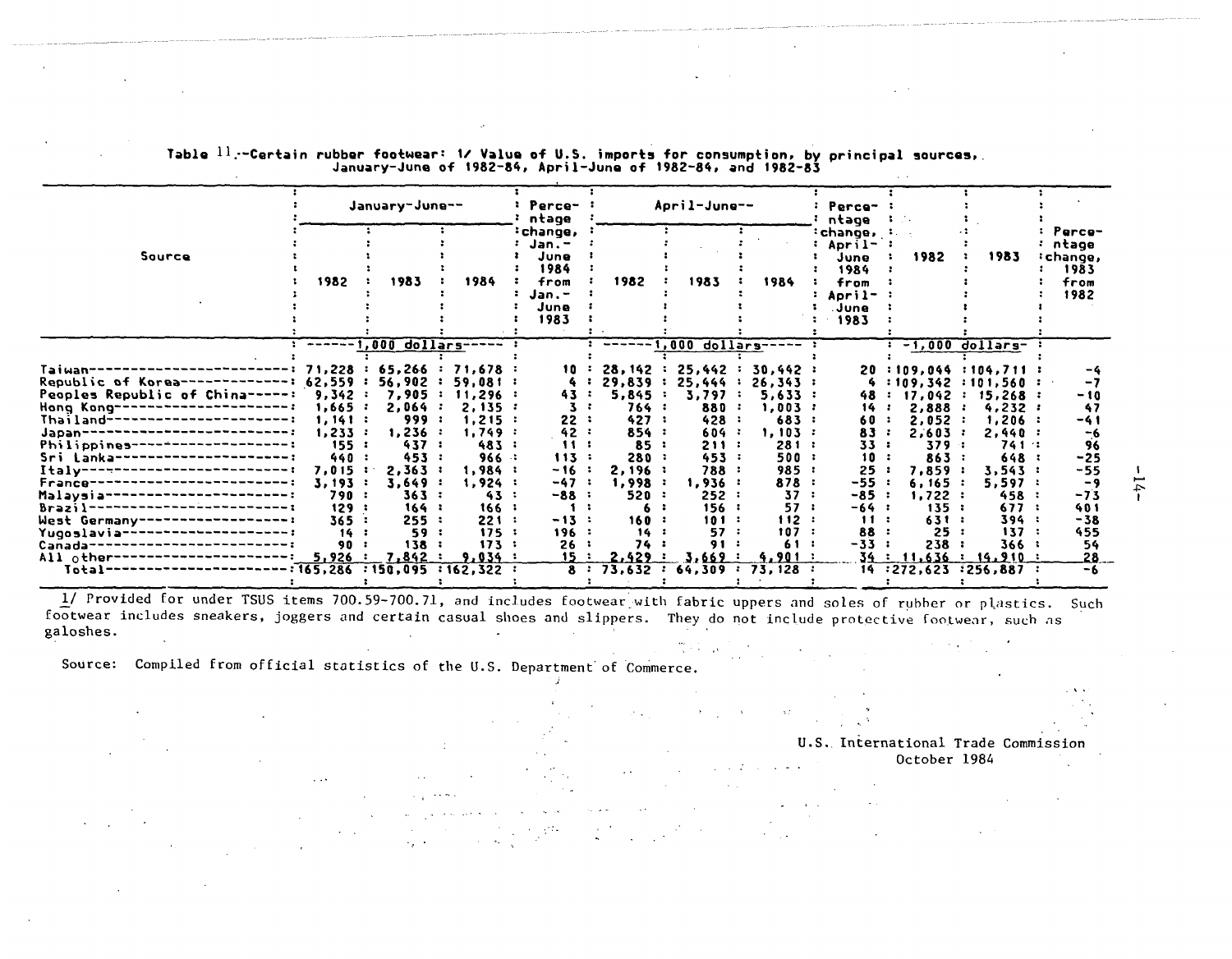Table  $12$ .--Certain rubber footwear: 1/ Average unit value of U.S. imports for consumption, by principal sources, January-June of '912-&4, April-June of 1982-&4, and 1982-83

| January-June--                                                                                                                                                                                                     |                                                                                                                    |                                                                                                                            |                                                                                                                        | : Perce-<br>ntage                                                               | April-June--                                                                                                       |                                                                                                                     |                                                                                                                              | Perce- :<br>ntage                                                                     |                                                                                                                       |                                                                                                                            |                                                                            |
|--------------------------------------------------------------------------------------------------------------------------------------------------------------------------------------------------------------------|--------------------------------------------------------------------------------------------------------------------|----------------------------------------------------------------------------------------------------------------------------|------------------------------------------------------------------------------------------------------------------------|---------------------------------------------------------------------------------|--------------------------------------------------------------------------------------------------------------------|---------------------------------------------------------------------------------------------------------------------|------------------------------------------------------------------------------------------------------------------------------|---------------------------------------------------------------------------------------|-----------------------------------------------------------------------------------------------------------------------|----------------------------------------------------------------------------------------------------------------------------|----------------------------------------------------------------------------|
| Source                                                                                                                                                                                                             | 1982                                                                                                               | 1983                                                                                                                       | 1984                                                                                                                   | 'change, '<br>Jan.-<br>June<br>1984<br>from<br>Jan.-<br>June<br>1983            | 1982                                                                                                               | 1983                                                                                                                | 1984                                                                                                                         | :change,<br>April-<br>June<br>1984<br>from<br>April- $\therefore$<br>June<br>1983     | 1982                                                                                                                  | 1983                                                                                                                       | Perce-<br>ntage<br>:change,<br>1983<br>from<br>1982                        |
|                                                                                                                                                                                                                    |                                                                                                                    | <u>Per pair</u>                                                                                                            |                                                                                                                        |                                                                                 |                                                                                                                    | Per pair-                                                                                                           |                                                                                                                              |                                                                                       |                                                                                                                       | $---Per pair---$                                                                                                           |                                                                            |
| Taiwan-<br>Republic of Korea-<br>Peoples Republic of China-<br>Hol.g Kong-<br>Thailand--<br>Japan<br>Philippines <sup>-</sup><br>Sri Lanka-<br>$Itally-$<br><b>France-</b><br>Malaysia-<br>Brazil-<br>West Germany | 2.78:<br>3.33:<br>1.26<br>1.18<br>4.59<br>2.77:<br>2.08:<br>1.85<br>3.10:<br>10.91 :<br>5.21:<br>4.88:<br>11.12  : | 2.54:<br>3.13:<br>1.16:<br>1.17:<br>2.56:<br>1.92 :<br>2.26:<br>2.42:<br>3.78:<br>11.72:<br>3.86:<br>2.77<br>- 3<br>12.69: | 2.59:<br>3.31:<br>$1.26$ :<br>1.12:<br>1.38:<br>2.63:<br>1.18:<br>2.36:<br>7.25:<br>11.64:<br>1.02:<br>3.52:<br>7.98 : | -43<br>$-46$ :<br>37<br>$-48:$<br>$-3:$<br>92:<br>-1:<br>$-74$<br>27<br>$-37$ : | 2.81:<br>3.33<br>1.28<br>1, 21:<br>4.46:<br>3.01:<br>2.91:<br>1.62:<br>2.96:<br>10.70:<br>5.17:<br>2.09:<br>12.50: | 2.46:<br>3.07<br>1.10:<br>1.08:<br>1.82 :<br>1.93:<br>1.53:<br>2.42:<br>4.91:<br>11.82:<br>4.36:<br>2.84:<br>13.80: | 2.63:<br>$-3.38$ :<br>$-1.27$ :<br>1.05:<br>1.38:<br>2.75:<br>1.08:<br>$2.79$ :<br>9.41:<br>11.21<br>1.00:<br>2.90:<br>7.96: | 10:<br>15<br>-2<br>$-24$ :<br>43<br>$-29:$<br>15<br>92<br>$-5$<br>-77 :<br>2<br>-42 : | 3.06<br>3.28:<br>$1.24.$ :<br>1.18:<br>4.56:<br>3.26:<br>2.98:<br>2.07<br>3.29<br>11.52:<br>5.81 :<br>4.90:<br>11.01: | 2.73:<br>3.11:<br>1.18:<br>1.15:<br>2.44:<br>2.61:<br>2.34:<br>2.22:<br>4.74:<br>. .<br>11.76:<br>3.56:<br>2.97:<br>11.16: | -11<br>-5<br>-5<br>$-2$<br>$-47$<br>$-20$<br>$-21$<br>44<br>$-39$<br>$-39$ |
| Yuqoslavia <sup>.</sup><br><b>Canada-</b>                                                                                                                                                                          | 9.71:<br>4.48:                                                                                                     | 9.39:<br>10.20:                                                                                                            | 13.98:<br>5.49:                                                                                                        | 49 :<br>-46 :                                                                   | 9.71:<br>5.82:                                                                                                     | 9.29<br>9.02:                                                                                                       | 9.92<br>13.59                                                                                                                | 51                                                                                    | 5.08:<br>6.72:                                                                                                        | 10.92:<br>8.70:                                                                                                            | 115<br>30                                                                  |
| All other<br>Total                                                                                                                                                                                                 | 1,59:<br>2.72:                                                                                                     | 1.35.<br>2.46:                                                                                                             | .25:<br>2.44:                                                                                                          | $-7:$<br>$-1$ :                                                                 | .48:<br>2.68:                                                                                                      | 1.41:<br>2.39:                                                                                                      | 1.33:<br>2.43:                                                                                                               | $-6$ :<br>2:                                                                          | 1.50:<br>2.78:                                                                                                        | 1,33:<br>2.51:                                                                                                             | $-11$<br>$-10^{-}$                                                         |

1/ Provided for under TSUS items 700.59-700. 71, and includes footwear with fabric uppers and soles of rubber or plastics. Such footwear includes sneakers, joggers and certain casual shoes and slippers. They do not include protective footwear, such as galoshes.

Source: Compiled from official statistics of the U.S. Department of Commerce.

Note:--Calculated."from the unrounded figures. . . .

> U.S. International Trade Commission October 1984

-<br>I 2-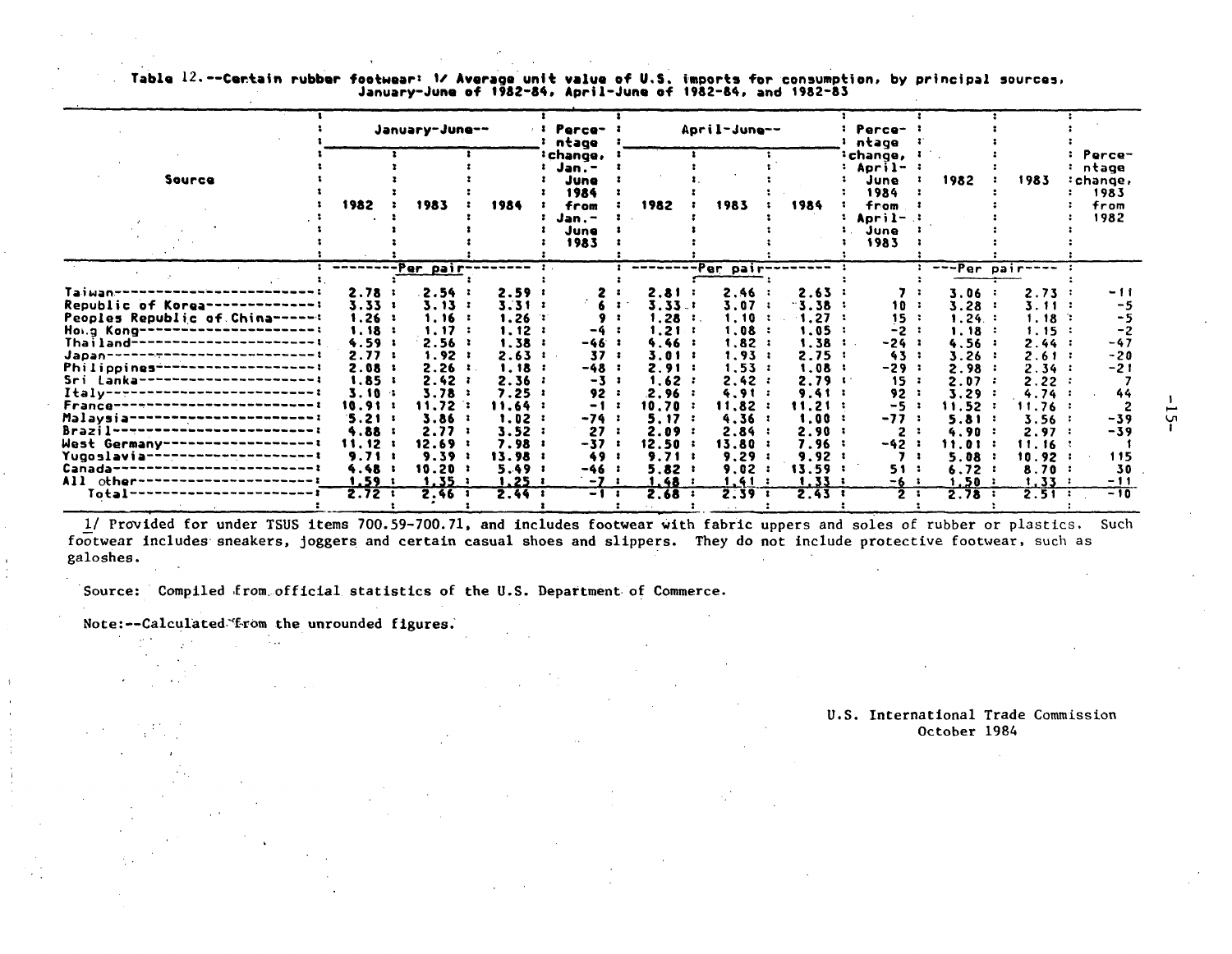# Table  $13$ .--Nonrubber footwear: Quantity of U.S. exports of domestic merchandise, by principal markets, [[1]<br>January-June of 1982-84, April-June of 1982-84, and 1982-83

 $\lambda$ 

| Market                                                                                                                                                                                                                                                                                                                                                                                                                                                                                                                                                                                  |                                                                                                                                                       |                                                                                                                                                                  | January-June--                                                                                                                             | Perce-<br>: ntaqe                                                                                                                                                     | Ŧ.                                                                                                                                                                     | April-June--<br>÷                                                                                                                            |                                                                                                                                         | : Perce-<br>: ntage                                                                                                                                                        |                                                                                                                                                                     |                                                                                                                                                                              |                                                                                                                   |
|-----------------------------------------------------------------------------------------------------------------------------------------------------------------------------------------------------------------------------------------------------------------------------------------------------------------------------------------------------------------------------------------------------------------------------------------------------------------------------------------------------------------------------------------------------------------------------------------|-------------------------------------------------------------------------------------------------------------------------------------------------------|------------------------------------------------------------------------------------------------------------------------------------------------------------------|--------------------------------------------------------------------------------------------------------------------------------------------|-----------------------------------------------------------------------------------------------------------------------------------------------------------------------|------------------------------------------------------------------------------------------------------------------------------------------------------------------------|----------------------------------------------------------------------------------------------------------------------------------------------|-----------------------------------------------------------------------------------------------------------------------------------------|----------------------------------------------------------------------------------------------------------------------------------------------------------------------------|---------------------------------------------------------------------------------------------------------------------------------------------------------------------|------------------------------------------------------------------------------------------------------------------------------------------------------------------------------|-------------------------------------------------------------------------------------------------------------------|
|                                                                                                                                                                                                                                                                                                                                                                                                                                                                                                                                                                                         | 1982                                                                                                                                                  | 1983                                                                                                                                                             | 1984                                                                                                                                       | :change,<br>Jan.-<br>June<br>1984<br>from<br>Jan.-<br>June<br>1983                                                                                                    | 1982                                                                                                                                                                   | $\ddot{\phantom{a}}$<br>$\ddot{\phantom{a}}$<br>1983                                                                                         | 1984                                                                                                                                    | :change,<br>÷<br>April-<br>June<br>1984<br>from<br>April-<br>June<br>1983                                                                                                  | 1982                                                                                                                                                                | 1983                                                                                                                                                                         | Perce-<br>ntage'<br>:change,<br>1983<br>from<br>1982                                                              |
|                                                                                                                                                                                                                                                                                                                                                                                                                                                                                                                                                                                         |                                                                                                                                                       | $-1.000$ pairs                                                                                                                                                   |                                                                                                                                            |                                                                                                                                                                       |                                                                                                                                                                        | ,000 pairs-                                                                                                                                  | $\ddot{\phantom{1}}$                                                                                                                    |                                                                                                                                                                            |                                                                                                                                                                     | -1,00 <u>0 pairs</u>                                                                                                                                                         |                                                                                                                   |
| Japan----<br>Mexico----------------------<br>ltaly------------------------<br>Canada----------------------<br>--------------------<br>France-<br>Brazil-<br>Trinidad and Tobago-----------<br>-- <u>-------------</u> -<br>Panama-<br>Cameroon-------------------<br>Bahamas-<br>Dominican Republic------------<br>Netherlands Antilles----------:<br>Hong Kong-------------------<br>United Kingdom--------------<br>Saudi Arabia---------------<br>Singapore----------------------<br>Barbados---------------------<br>Bermuda----------------------<br>Indonesia-------------------- | 359:<br>611:<br>103:<br>667:<br>180:<br>8:<br>204:<br>34:<br>$\blacksquare$<br>178:<br>52:<br>154 :<br>29:<br>89:<br>111:<br>47:<br>.40:<br>57:<br>4: | 397:<br>262:<br>290:<br>492:<br>158:<br>31:<br>181:<br>42:<br>$\mathbf{0}$ :<br>163:<br>164:<br>77:<br>42:<br>83:<br>123:<br>441<br>63:<br>52:<br>$\mathbf{a}$ : | 96 O :<br>439:<br>256:<br>347:<br>148:<br>57 :<br>86:<br>.52:<br>43:<br>70:<br>74:<br>72:<br>59:<br>90:<br>64:<br>35:<br>38:<br>38:<br>16: | 142:<br>$-67.$ :<br>$-12$ :<br>-29 :<br>$-6$ :<br>83:<br>-52 :<br>24 :<br>$1/$ :<br>-57 :<br>-55 :<br>-7 :<br>42:<br>8:<br>-48 :<br>$-22$ :<br>$-39:$<br>-27<br>41413 | 158:<br>378:<br>54 :<br>289:<br>79:<br>$\ddagger$ :<br>72:<br>23:<br>$\ddot{\phantom{1}}$<br>10 I : .<br>41:<br>96 :<br>.15:<br>48:<br>89:<br>21:<br>25 :<br>34:<br>4: | 261:<br>156:<br>145:<br>318:<br>85:<br>14:<br>$-84:$<br>23:<br>0:<br>66: L<br>79:<br>39:<br>11:<br>46 :<br>61:<br>20:7<br>31:<br>17:<br>.กะ⊳ | 547:<br>302:<br>185:<br>183:<br>63.<br>44:<br>44:<br>43:<br>40:<br>39:<br>35:<br>31.<br>30:<br>28 :<br>26 :<br>22:<br>18:<br>18:<br>16: | 110:<br>93 :<br>28:<br>-42 :<br>-26. :<br>219 :<br>$-48.$<br>86 :<br>$1/$ :<br>-40<br>- 1<br>$-56$<br>-19:<br>178<br>$-41$<br>-57<br>9<br>-41 :<br>$\mathbf{2}$ .<br>41413 | 850:<br>1,068:<br>298:<br>1,186:<br>$\cdot$ 307: $\cdot$<br>52:<br>$-377:$<br>53:<br>438:<br>103:<br>320:<br>151:<br>228:<br>95:<br>$\cdot$<br>106:<br>1.19:<br>44: | 1,032:<br>456:<br>584:<br>920:<br>307:<br>36:<br>290:<br>63:<br>$2:$ .<br>17:<br>322:<br>293:<br>221:<br>66:<br>63:<br>198:<br>233:<br>85:<br>133:<br>105:<br>$\mathbf{0}$ : | 21<br>-57<br>96<br>-22<br>-31<br>-23<br>-19<br>798<br>-27<br>184<br>-31<br>-5<br>31<br>-11<br>25<br>$-12$<br>-100 |
| --------------------<br>Chile-<br>Jamaica-------------------                                                                                                                                                                                                                                                                                                                                                                                                                                                                                                                            | 37:<br>.5:                                                                                                                                            | 2:<br>19:                                                                                                                                                        | 18:<br>13:                                                                                                                                 | 914<br>-30                                                                                                                                                            | 15:<br>3:                                                                                                                                                              | 2:<br>7: 1                                                                                                                                   | 13:<br>11:                                                                                                                              | ·647 ፡<br>68 :                                                                                                                                                             | 56:<br>55:                                                                                                                                                          | 4:<br>34:                                                                                                                                                                    | -93<br>-38                                                                                                        |
| All $o$ ther-------------                                                                                                                                                                                                                                                                                                                                                                                                                                                                                                                                                               | 1,636:                                                                                                                                                | 1,003:                                                                                                                                                           | 675:                                                                                                                                       | $-33$                                                                                                                                                                 | 962:                                                                                                                                                                   | 500:                                                                                                                                         | 357 :                                                                                                                                   | $-29$                                                                                                                                                                      | 2.917:                                                                                                                                                              | : ۵،۹۰۰                                                                                                                                                                      | <u>-30</u>                                                                                                        |
| $Total-----$                                                                                                                                                                                                                                                                                                                                                                                                                                                                                                                                                                            | <b>4,607:</b>                                                                                                                                         | 3,690:                                                                                                                                                           | 3,650 ··                                                                                                                                   | -1:                                                                                                                                                                   | 2,509%                                                                                                                                                                 | 1,965:                                                                                                                                       | 2,095:<br>$\mathbf{z}$                                                                                                                  | 7 :<br>$\ddot{\phantom{a}}$                                                                                                                                                | 8,890:                                                                                                                                                              | 7,435:                                                                                                                                                                       | - 16                                                                                                              |

 $\frac{16}{6}$ ,

~·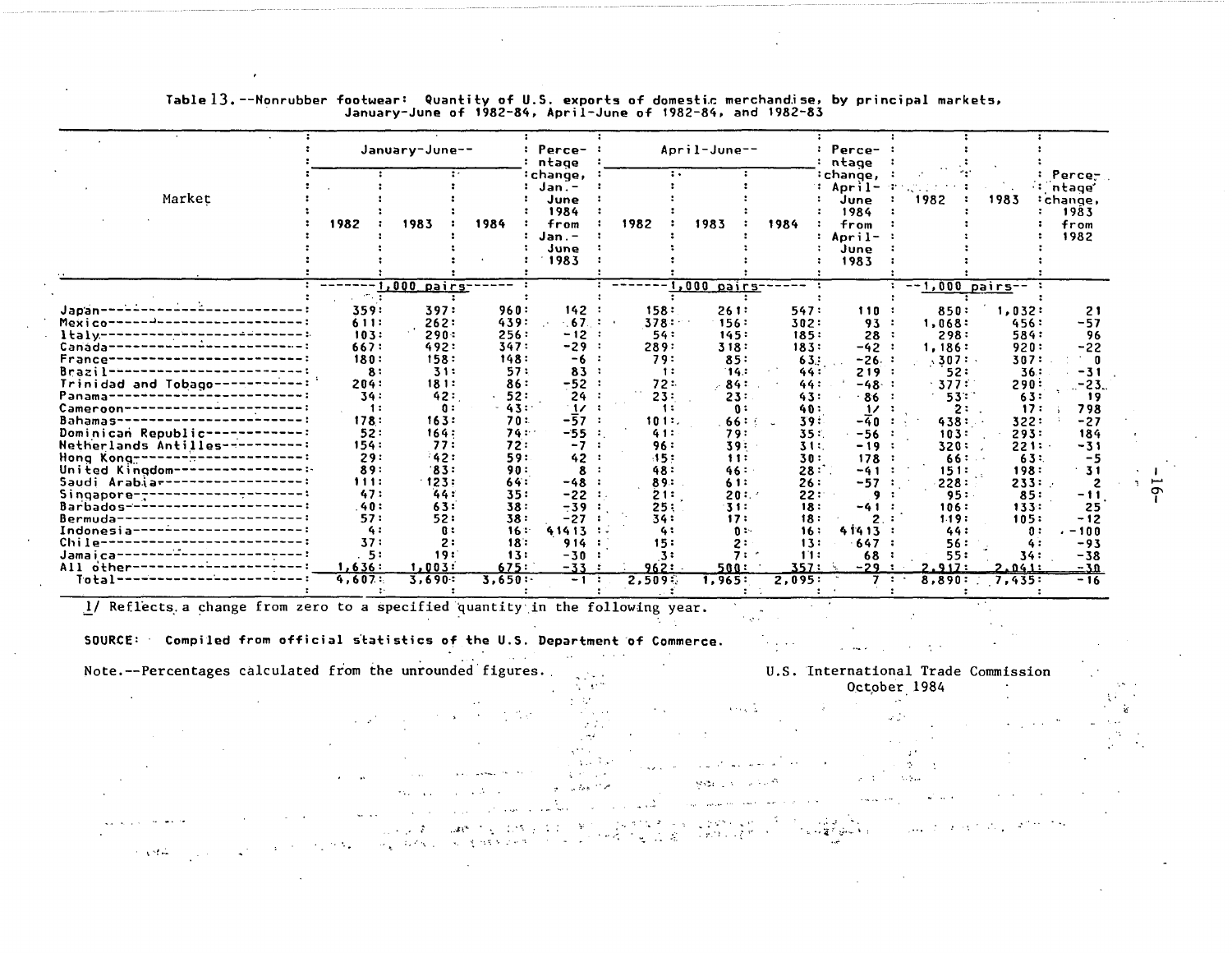

# 

Noarubber footwesr: Ratio of imports to consumption, in terms of quantity, 1970-83





**E** Importa/Consumption Source: Prepared by the U.S. International Trade Commission, Office of Industries,<br>from official statistics of the U.S. Department of Commerce.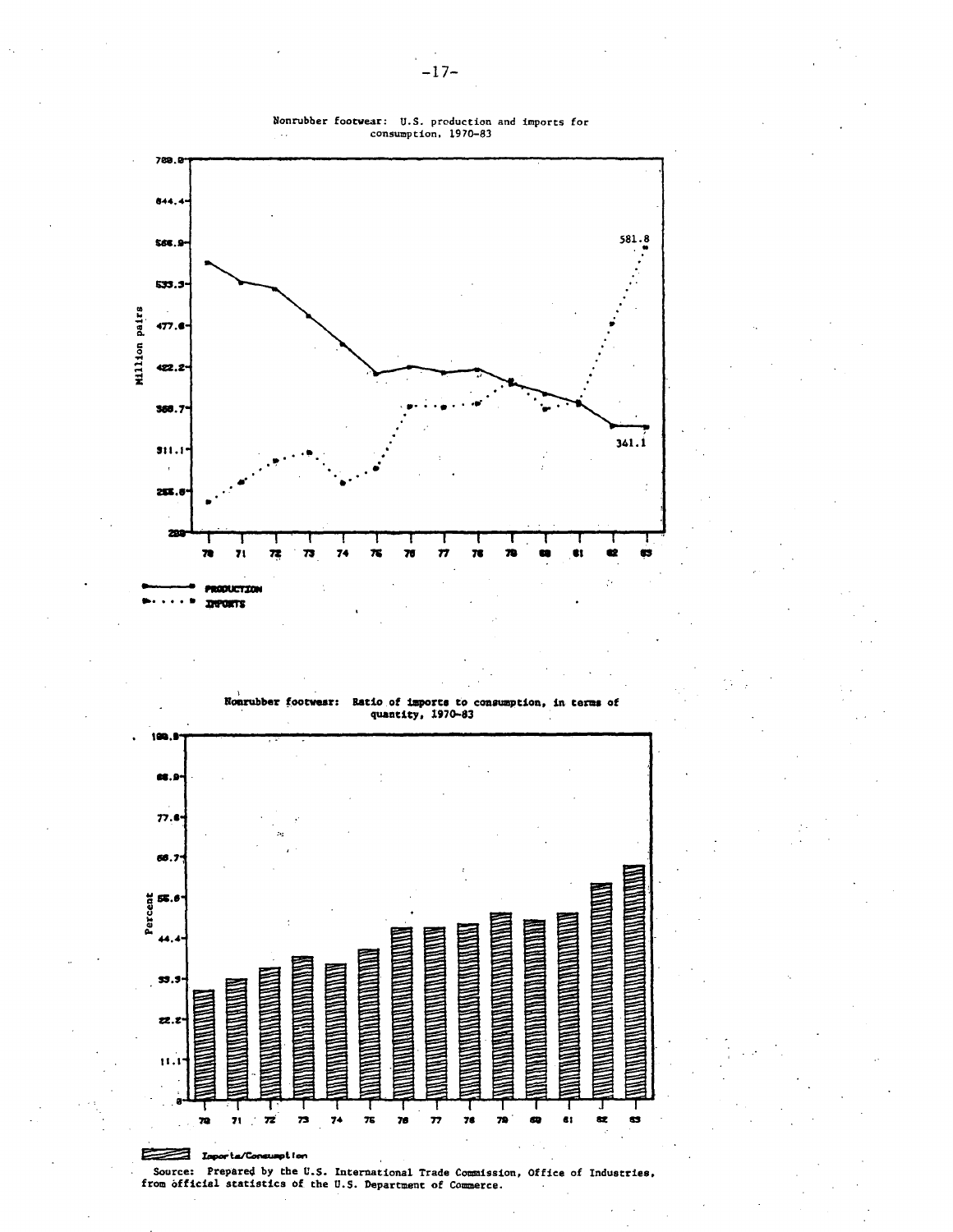

Nonrubber footwear: Value of producers' shipments and imports for<br>consumption, by quarters, 1982-84



Source: Prepared by the U.S. International Trade Commission, Office of Industries,<br>from official statistics of the U.S. Department of Commerce.

 $-18-$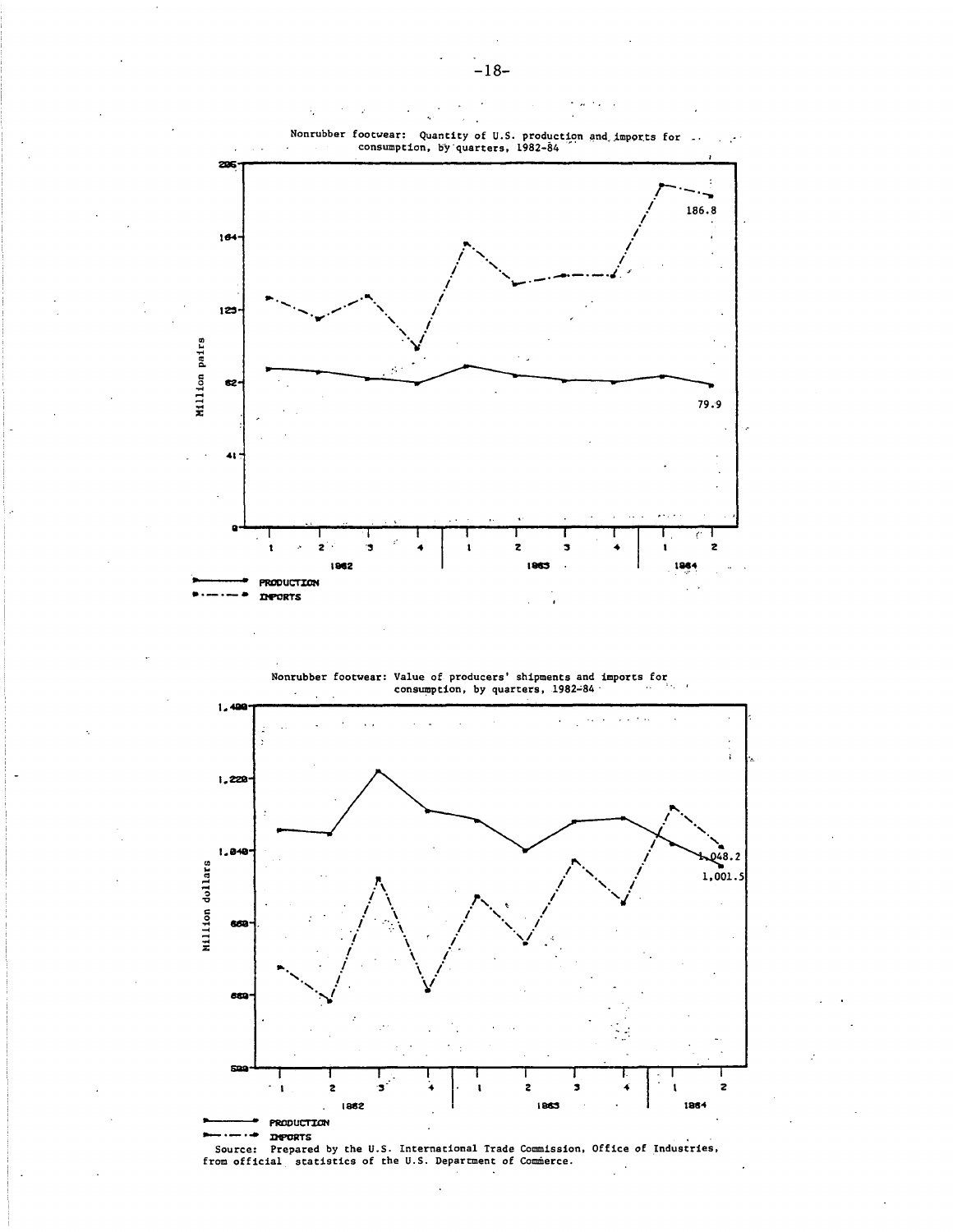**Nonrubber footuear: Ratio of imports to consumption, in terms**  of quantity, by quarters, 1982-84



Nonrubber footwear: Ratio of imports to consumption, in terms of value, by quarters, 1982-84





ŕ,

-19-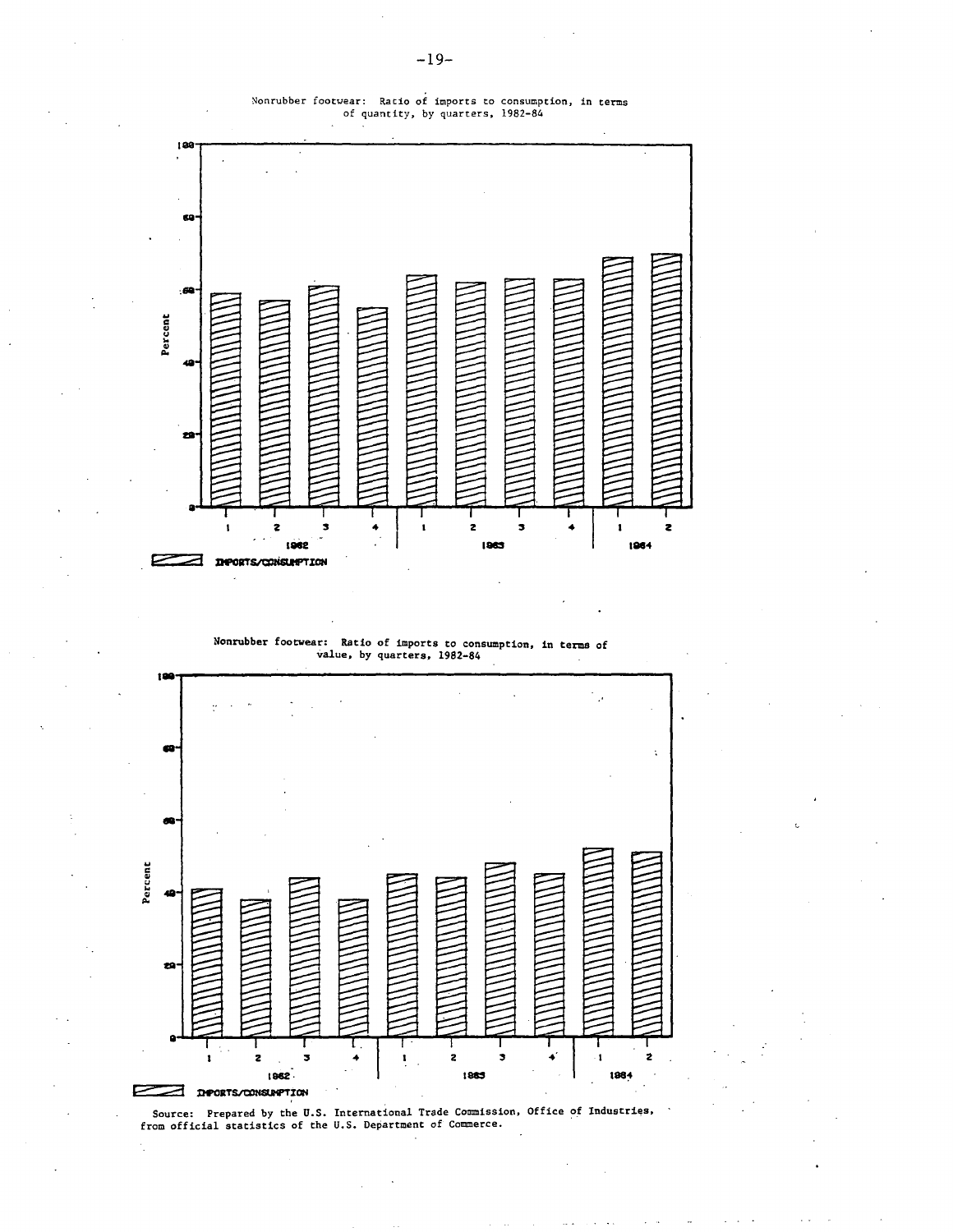



 $-20-$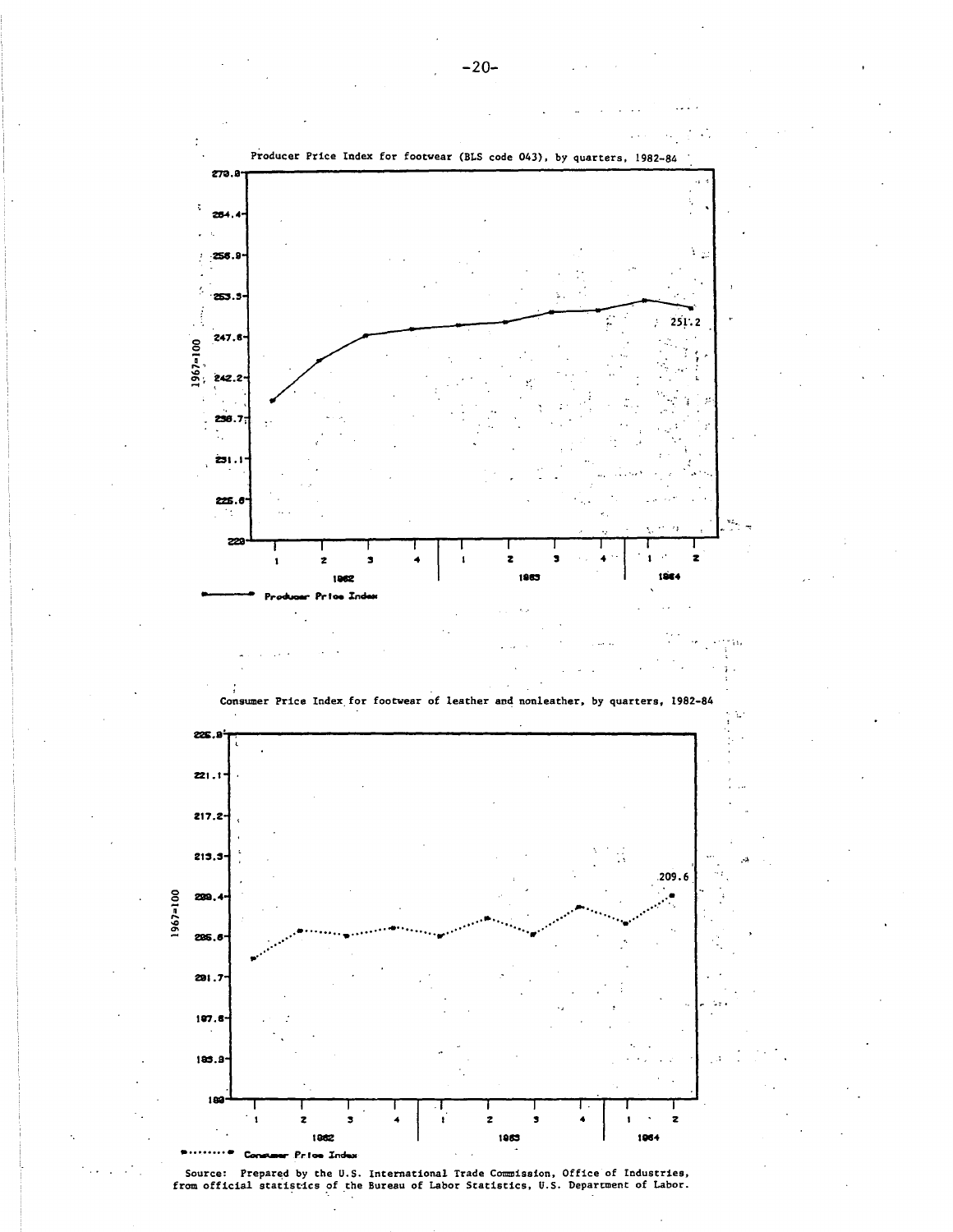Nonrubber footwear: Quantity of U.S. imports for consumption, by principal sources, April-June 1982-84



Source: Prepared by the U.S. International Trade Commission, Office of Industries,<br>from official statistics of the U.S. Bureau of Labor Statistics, U.S. Department of Labor.

 $-21-$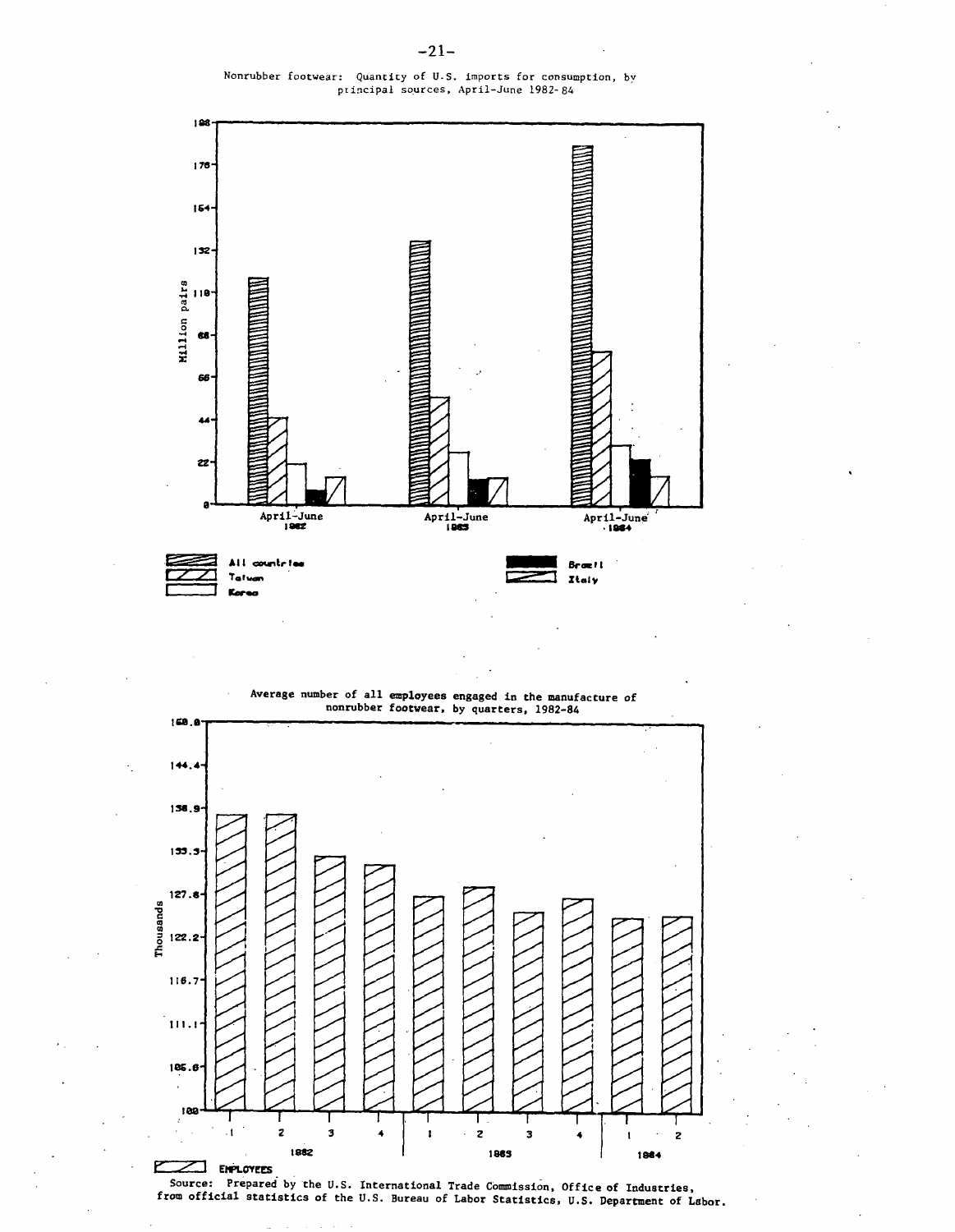|  |  |  |  | a de la construcción de la construcción de la construcción de la construcción de la construcción de la constru<br>En 1930, el construcción de la construcción de la construcción de la construcción de la construcción de la con                                                                                                                                                                                                                                                                                                                                                                                                                                                                                                                                                                                                                 |  |
|--|--|--|--|--------------------------------------------------------------------------------------------------------------------------------------------------------------------------------------------------------------------------------------------------------------------------------------------------------------------------------------------------------------------------------------------------------------------------------------------------------------------------------------------------------------------------------------------------------------------------------------------------------------------------------------------------------------------------------------------------------------------------------------------------------------------------------------------------------------------------------------------------|--|
|  |  |  |  | a de la companya de la companya de la companya de la companya de la companya de la companya de la companya de<br>La companya de la companya de la companya de la companya de la companya de la companya de la companya de la co                                                                                                                                                                                                                                                                                                                                                                                                                                                                                                                                                                                                                  |  |
|  |  |  |  |                                                                                                                                                                                                                                                                                                                                                                                                                                                                                                                                                                                                                                                                                                                                                                                                                                                  |  |
|  |  |  |  |                                                                                                                                                                                                                                                                                                                                                                                                                                                                                                                                                                                                                                                                                                                                                                                                                                                  |  |
|  |  |  |  | $\label{eq:2.1} \mathcal{L}(\mathcal{L}^{\mathcal{L}}_{\mathcal{L}}(\mathcal{L}^{\mathcal{L}}_{\mathcal{L}})) = \mathcal{L}(\mathcal{L}^{\mathcal{L}}_{\mathcal{L}}(\mathcal{L}^{\mathcal{L}}_{\mathcal{L}})) = \mathcal{L}(\mathcal{L}^{\mathcal{L}}_{\mathcal{L}}(\mathcal{L}^{\mathcal{L}}_{\mathcal{L}}))$                                                                                                                                                                                                                                                                                                                                                                                                                                                                                                                                   |  |
|  |  |  |  | $\label{eq:2.1} \Delta_{\alpha}(\omega)=\frac{1}{2}\sum_{\alpha\in\mathbb{Z}}\left(\frac{1}{\alpha}\sum_{\alpha\in\mathbb{Z}}\left(\frac{1}{\alpha}\sum_{\alpha\in\mathbb{Z}}\left(\frac{1}{\alpha}\right)\right)\right)^{\alpha}$                                                                                                                                                                                                                                                                                                                                                                                                                                                                                                                                                                                                               |  |
|  |  |  |  | $\label{eq:2.1} \frac{1}{2} \sum_{i=1}^n \frac{1}{2} \sum_{j=1}^n \frac{1}{2} \sum_{j=1}^n \frac{1}{2} \sum_{j=1}^n \frac{1}{2} \sum_{j=1}^n \frac{1}{2} \sum_{j=1}^n \frac{1}{2} \sum_{j=1}^n \frac{1}{2} \sum_{j=1}^n \frac{1}{2} \sum_{j=1}^n \frac{1}{2} \sum_{j=1}^n \frac{1}{2} \sum_{j=1}^n \frac{1}{2} \sum_{j=1}^n \frac{1}{2} \sum_{j=1}^n \frac{$<br>$\label{eq:2.1} \frac{1}{\left(1-\frac{1}{2}\right)}\left(\frac{1}{2}\right)^{\frac{1}{2}}\left(\frac{1}{2}\right)^{\frac{1}{2}}\left(\frac{1}{2}\right)^{\frac{1}{2}}\left(\frac{1}{2}\right)^{\frac{1}{2}}\left(\frac{1}{2}\right)^{\frac{1}{2}}\left(\frac{1}{2}\right)^{\frac{1}{2}}\left(\frac{1}{2}\right)^{\frac{1}{2}}\left(\frac{1}{2}\right)^{\frac{1}{2}}\left(\frac{1}{2}\right)^{\frac{1}{2}}\left(\frac{1}{2}\right)^{\frac{1}{2}}\left(\frac{1}{2}\right)^{\frac$ |  |